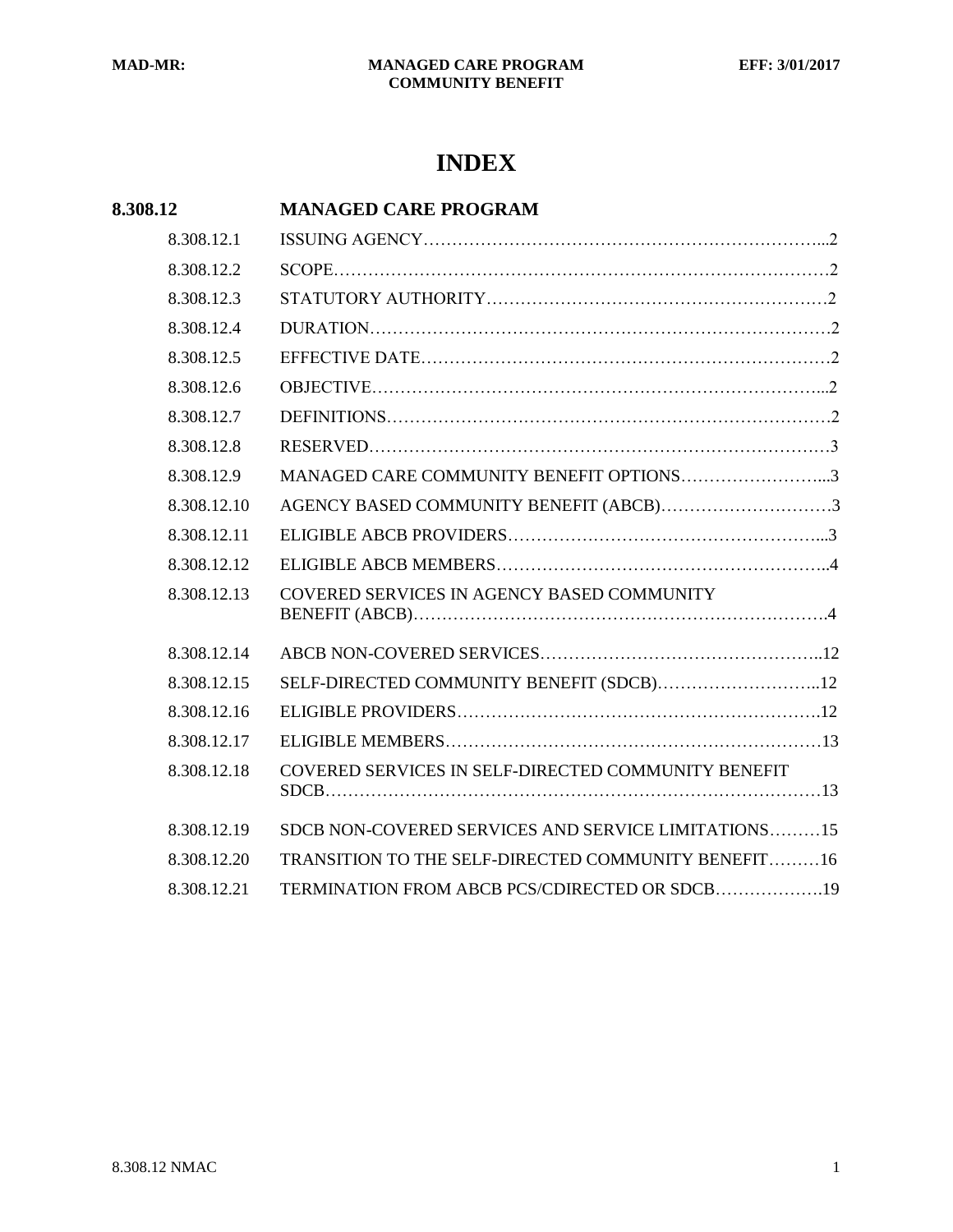# **TITLE 8 SOCIAL SERVICES CHAPTER 308 MANAGED CARE PROGRAM PART 12 COMMUNITY BENEFIT**

<span id="page-1-0"></span>**8.308.12.1 ISSUING AGENCY:** New Mexico Human Services Department (HSD). [8.308.12.1 NMAC - Rp, 8.308.12.1 NMAC, 2/16/2017]

<span id="page-1-1"></span>**8.308.12.2 SCOPE:** This rule applies to the general public. [8.308.12.2 NMAC - Rp, 8.308.12.2 NMAC, 2/16/2017]

<span id="page-1-2"></span>**8.308.12.3 STATUTORY AUTHORITY:** The New Mexico medicaid program and other health care programs are administered pursuant to regulations promulgated by the federal department of health and human services under Title XIX of the Social Security Act as amended or by state statute. See Section 27-1-12 *et seq*., NMSA1978.

[8.308.12.3 NMAC - Rp, 8.308.12.3 NMAC, 2/16/2017]

<span id="page-1-3"></span>**8.308.12.4 DURATION**: Permanent.

[8.308.12.4 NMAC - Rp, 8.308.12.4 NMAC, 2/16/2017]

<span id="page-1-4"></span>**8.308.12.5 EFFECTIVE DATE:** March 1, 2017, unless a later date is cited at the end of a section. [8.308.12.5 NMAC - Rp, 8.308.12.5 NMAC, 2/16/2017]

<span id="page-1-5"></span>**8.308.12.6 OBJECTIVE:** The objective of this rule is to provide instructions for the service portion of the New Mexico medical assistance division (MAD) programs. [8.308.12.6 NMAC - Rp, 8.308.12.6 NMAC, 2/16/2017]

# <span id="page-1-6"></span>**8.308.12.7 DEFINITIONS:**

**A.** Agency based community benefit (ABCB): The community benefit (CB) services offered to a member who does not wish to self-direct his or her CB services.

**B.** ABCB care plan: For a member who is participating in the ABCB approach, the care plan outlines the specific community benefit services that the member and the care coordinator have identified as needed services through the comprehensive needs assessment (CNA).

**C.** Authorized representative: The individual designated to represent and act on the member's behalf. The member or authorized representative must provide formal documentation authorizing the named individual or individuals to access the identified case information for a specified purpose and time frame. An authorized representative may be an attorney representing a person or household, a person acting under the authority of a valid power of attorney, a guardian, or any other individual or individuals designated in writing by the member.

**D.** Budget: The maximum budget allotment available to a self-directed community benefit (SDCB) member, determined by his or her CNA. Based on this maximum amount, the eligible member will develop a care plan in collaboration with their support broker to meet his or her assessed functional, medical and habilitative needs to enable that member to remain in the community.

**E.** Care coordinator: The care coordinator provides care coordination activities that comply with all state and federal requirements. This includes, but is not limited to: assigning an appropriate care coordination level; performing a CNA a minimum of annually to determine physical, behavioral and long-term care needs; developing a comprehensive care plan and budget based on those needs; and delivering on-going care coordination services based on the member's assessed need and in accordance with the care plan and contractual obligations.

**F.** Community benefits (CB): Services that allow a member to receive care in his or her home or in the community as an alternative to being placed in a long-term care facility. Services are intended to supplement natural supports and are not available 24-hours per day.

**G.** Comprehensive care plan: A comprehensive plan that includes community benefit services that meet the member's long-term, physical and behavioral health care needs which must include, but is not limited to: the amount, frequency and duration of the community benefit services, the cost of goods and services; the type of provider who will furnish each service; other services the member will access; and the member's available supports that will complement community benefit services in meeting the member's needs. The member works with his or her care coordinator, support broker or both to develop a care plan which is submitted to the managed care organization (MCO) for review and approval.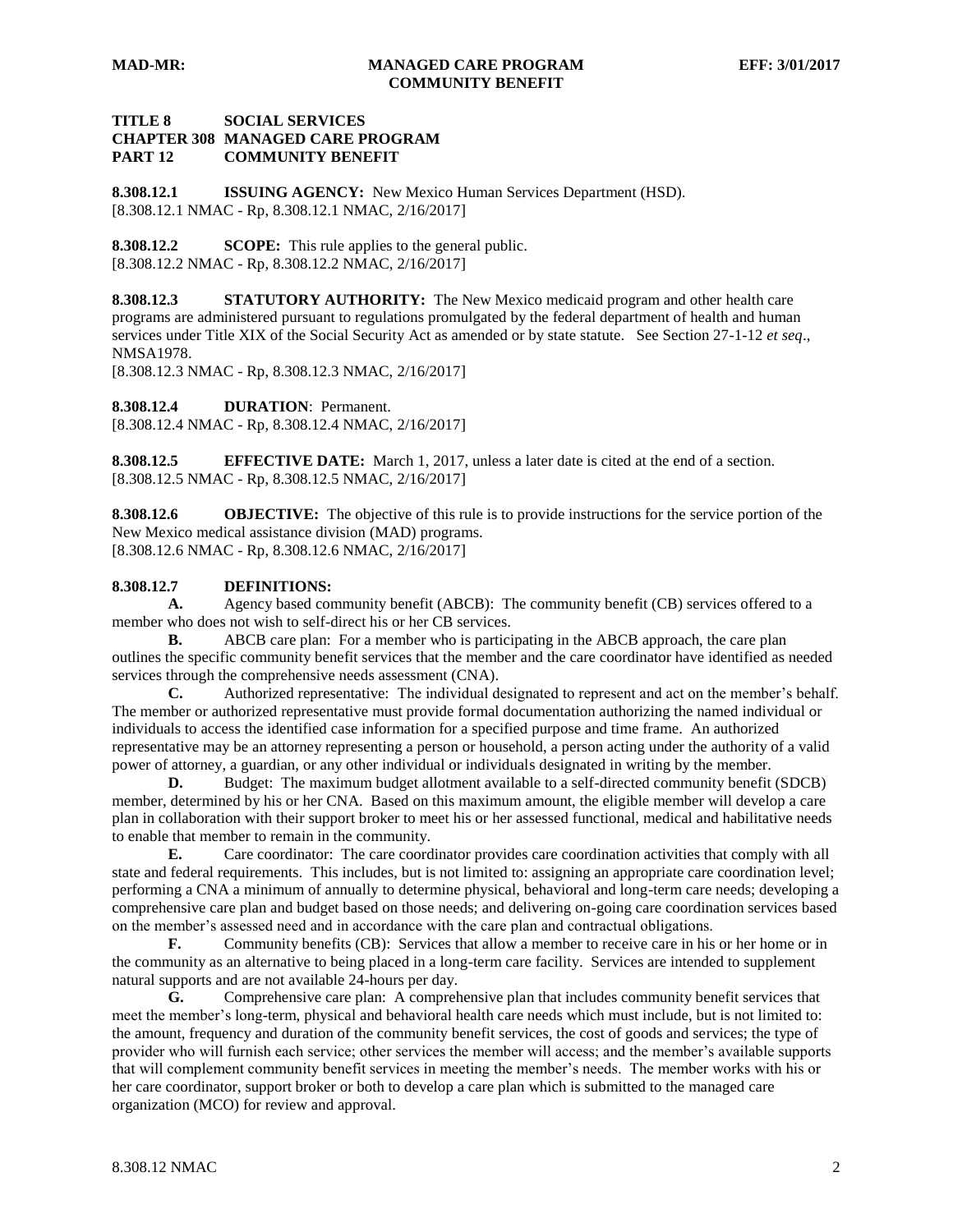**H.** Comprehensive needs assessment (CNA): The comprehensive needs assessment will be conducted in person, in the member's primary place of residence, by the MCO care coordinator for a member who is assigned a care coordination level of two or three. The CNA will assess the physical health, behavioral health, and long-term care needs; identify potential risks and provide social and cultural information. The results of the CNA will be used to create the care plan which is based on the member's assessed needs.

**I.** Eligible member: A medical assistance programs (MAP) enrolled MCO member who meets a specific level of care (LOC) and who selects to receive his or her MCO community benefits either through the ABCB or the self-directed community benefit (SDCB) approach. The eligible member must continue to meet a specific LOC and financial eligibility to continue accessing his or her MCO community benefits.<br> **J.** Employer of record (EOR): The employer of record is the individual responsible

Employer of record (EOR): The employer of record is the individual responsible for directing the work of the member's SDCB employees, including recruiting, hiring, managing and terminating all employees. The EOR tracks expenditures for employee payroll, goods, and services. The EOR authorizes the payment of timesheets by the financial management agency (FMA). A member through the use of the EOR self-assessment instrument is either deemed able to be his or her own EOR or the member must assign the EOR duties to another eligible individual meeting specific EOR qualifications. A member who is a minor or a member who has a plenary or limited guardianship or conservatorship over financial matters in place is not able to be his or her own EOR.

**K.** Financial management agency (FMA): An entity that contracts with a HSD MCO to provide the fiscal administration functions for members participating in the SDCB approach.

**L.** Individual Plan of Care (IPoC): The plan for the provision of an ABCB member's personal care services. The plan is developed by the personal care services (PCS) agency and approved by the member's MCO.

**M.** Legally responsible individual (LRI): A legally responsible individual is any person who has a duty under state law to care for another person. This category typically includes: the parent (biological, legal, or adoptive) of a minor child; the guardian of a minor child who must provide care to the child; or a spouse.

**N.** Nursing Facility level of care (NF LOC): The member's functional level is such that (2) two or more activities of daily living (ADLs) cannot be accomplished without consistent, ongoing, daily provision, of some or all of the following levels of service: skilled, intermediate or assistance. A member must meet the NF LOC to be eligible for community benefit services.

**O.** Self-directed community benefit (SDCB): The CB services offered to a member who is able to and who chooses to self-direct his or her CB services.

**P.** SDCB care plan: For a member who selected the SDCB approach, the care plan includes the services that the member and the support broker have identified through the CNA that will be purchased with the member's budget.

**Q.** Support broker: The function of the support broker is to directly assist the member in implementing the care plan and budget to ensure access to SDCB services and supports and to enhance success with self-direction. The support broker's primary function is to assist the member with employer or vendor related functions and other aspects of implementing his or her care plan and budget. [8.308.12.7 NMAC - Rp, 8.308.12.7 NMAC, 2/16/2017]

<span id="page-2-0"></span>**8.308.12.8 [RESERVED]**

[8.308.12.8 NMAC - Rp, 8.308.12.8 NMAC, 2/16/2017]

<span id="page-2-1"></span>**8.308.12.9 MANAGED CARE COMMUNITY BENEFIT OPTIONS:** A MCO member, meeting a specific LOC, can select the approach to receiving his or her community benefit services. The MCO offers two approaches to the delivery of these services: agency based (ABCB) or self-directed (SDCB). The MCO shall use the nursing facility (NF) LOC criteria for determining medical eligibility for community benefits. [8.308.12.9 NMAC - Rp, 8.308.12.9 NMAC, 2/16/2017]

<span id="page-2-2"></span>**8.308.12.10 AGENCY BASED COMMUNITY BENEFIT (ABCB):** The MCOs shall offer the ABCB approach to its members who meets the NF LOC and are determined through a CNA or reassessment to need MCO CB services. Although a member's assessment for the amount and types of services may vary, ABCB services are not provided 24 hours per day. A member has the option of choosing the ABCB or the SDCB approach. A member cannot participate in both community benefit approaches concurrently. [8.308.12.10 NMAC - Rp, 8.308.12.10 NMAC, 2/16/2017]

<span id="page-2-3"></span>**8.308.12.11 ELIGIBLE ABCB PROVIDERS:** All ABCB agencies must apply and be approved to be a MAD provider and must then contract with any or all approved MCOs. A complete listing of all CB provider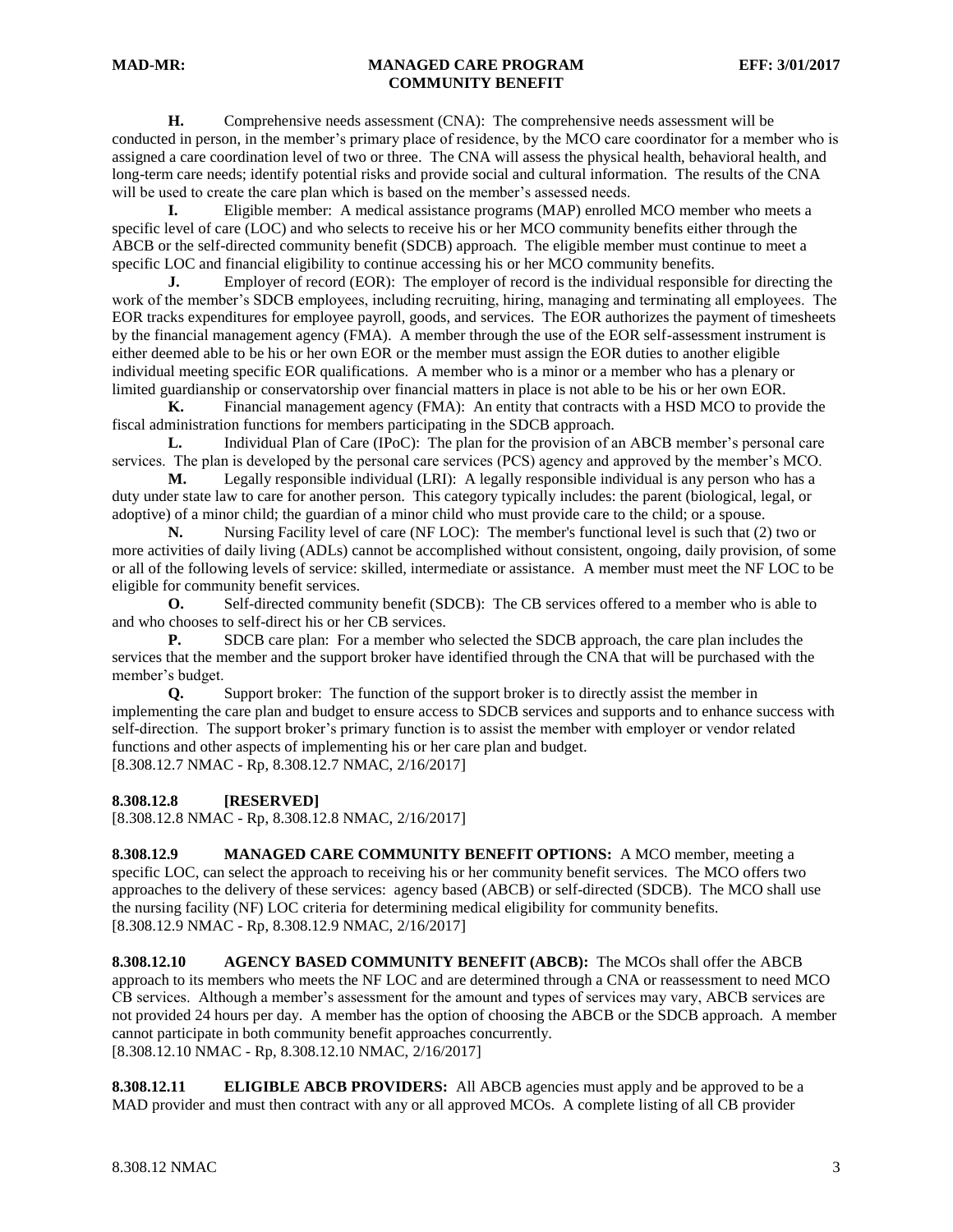qualifications and responsibilities are detailed in the MAD MCO policy manual. ABCB providers must meet all Federal requirements for home and community based providers. [8.308.12.11 NMAC - Rp, 8.308.12.11 NMAC, 2/16/2017]

<span id="page-3-0"></span>**8.308.12.12 ELIGIBLE ABCB MEMBERS:** A member must meet NF LOC and be determined through a CNA or reassessment to need MCO CB services.

[8.308.12.12 NMAC - Rp, 8.308.12.12 NMAC, 2/16/2017]

# <span id="page-3-1"></span>**8.308.12.13 COVERED SERVICES IN AGENCY BASED COMMUNITY BENEFIT (ABCB):**

**A.** Adult day health: adult day health services provide structured therapeutic, social and rehabilitative services designed to meet the specific needs and interests of a member that are incorporated into the member's care plan.

**(1)** Adult day health services are provided by a licensed community-based adult day-care facility that offers health and social services to assist a member to achieve his or her optimal functioning.

**(2)** Private duty nursing services and skilled maintenance therapies (physical, occupational and speech) may be provided within the adult day health setting and in conjunction with adult day health services but are reimbursed separately from adult day health services.

**(3)** Adult day health settings must be integrated and support full access of individuals receiving medicaid home and community-based services (HCBS) to the greater community, engage in community life, control personal resources, and receive services in the community, to the same degree of access as individuals not receiving medicaid HCBS.

**B.** Assisted living is a residential service that provides a homelike environment, which may be in a group setting, with individualized services designed to respond to the member's needs as identified and incorporated in the care plan.

**(1)** Core services are a broad range of activities of daily living (ADL) including: personal support services (homemaker, chore, attendant services, meal preparation); companion services; medication oversight (to the extent permitted under state law); 24-hour on-site response capability:

**(a)** to meet scheduled or unpredictable member's needs; and

**(b)** to provide supervision, safety, and security.

**(2)** Services include social and recreational programming. Coverage does not include 24 hour skilled care or supervision or the cost of room or board. Nursing and skilled therapy services are incidental, rather than integral to, the provision of assisted living services. Services provided by third parties must be coordinated with the assisted living provider.

**(3)** Assisted living settings must be integrated and support full access of individuals receiving Medicaid home and community-based services (HCBS) to the greater community, engage in community life, control personal resources, and receive services in the community, to the same degree of access as individuals not receiving medicaid HCBS.

**(4)** Assisted living settings must meet CMS requirements for residential settings as outlined in the MAD MCO policy manual.

**C.** Behavior support consultation is the provision of assessment, treatment, evaluation and follow-up services to assist the member, his or her parents, family, and primary caregivers with coping skills which promote maintaining the member in a home environment.

**(1)** Behavior support consultation:

**(a)** informs and guides the member's paid and unpaid caregivers about the services and supports that relate to the member's medical and behavioral health condition;

**(b)** identifies support strategies for a member that ameliorate contributing factors with the intention of enhancing functional capacities, adding to the provider's competency to predict, prevent and respond to interfering behavior and potentially reducing interfering behavior;

**(c)** supports effective implementation based on a member's functional assessment;

**(d)** collaborates with medical and ancillary therapists to promote coherent and coordinated services addressing behavioral issues and to limit the need for psychotherapeutic medications; and **(e)** monitors and adapts support strategies based on the response of the member and

his or her services and supports providers.

**(2)** Based on the member's care plan, services are delivered in an integrated, natural setting or in a clinical setting.

**D.** Community transition services are non-recurring set-up expenses for a member who is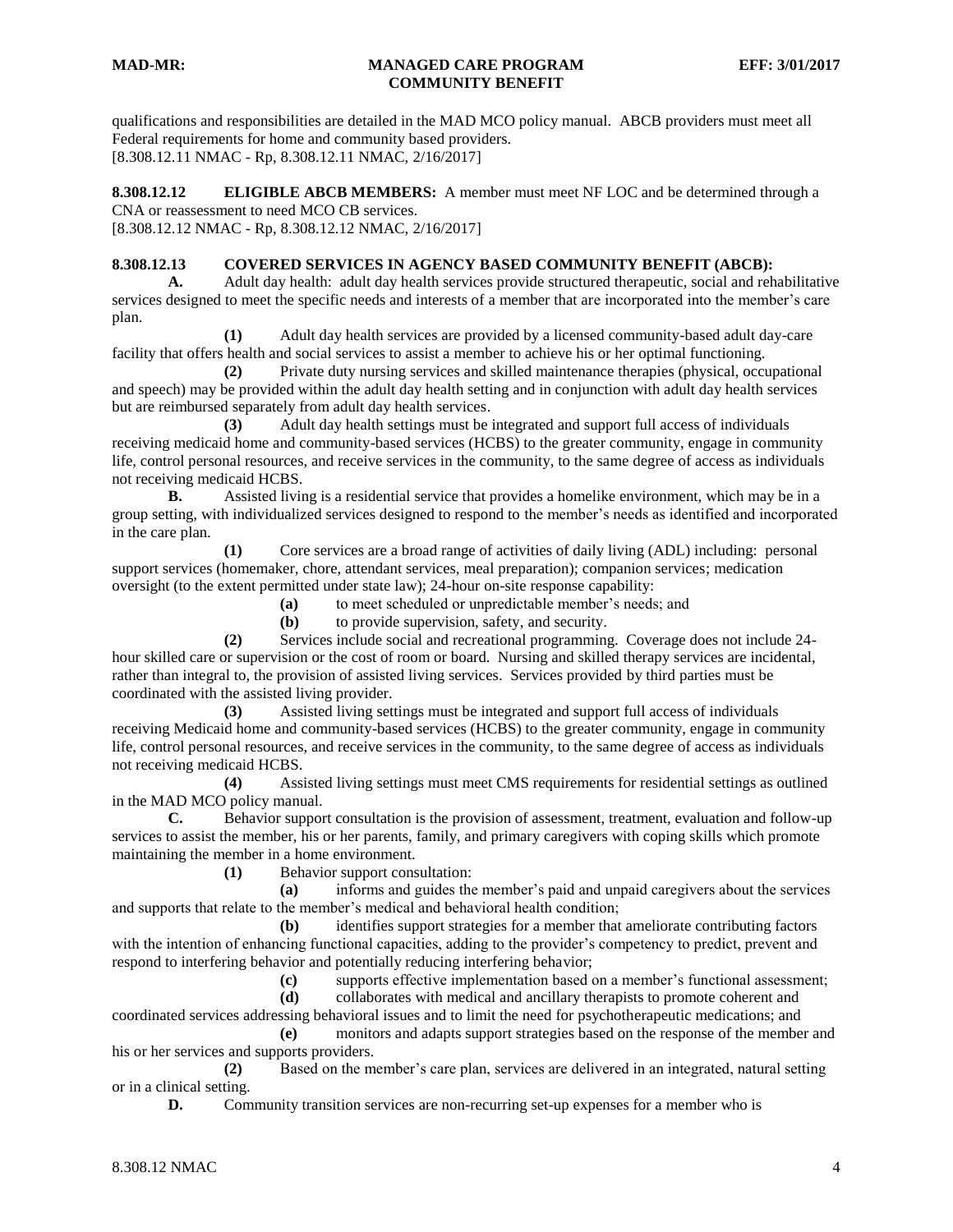transitioning from an institutional or another provider-operated living arrangement (excluding assisted living) to a living arrangement in a private residence where the member is directly responsible for his or her own living expenses.

**(1)** Allowable expenses are those necessary to enable the member to establish a basic household that does not constitute room and board and may include:

**(a)** security deposits that are required to obtain a lease on an apartment or home;

**(b)** essential household furnishings required to occupy and use a community

domicile, including furniture, window coverings, food preparation items, and bed and bath linens;

**(c)** set-up fees or deposits for utility or service access, including telephone, electricity, heating and water;

**(d)** services necessary for the member's health and safety, such as, but not limited to, pest eradication and one-time cleaning prior to occupancy; and

**(e)** moving expenses.

**(2)** Community transition services do not include monthly rental or mortgage expenses, food, regular utility charges, household appliances, or items that are intended for purely diversional or recreational purposes.

**(3)** Community transition services are limited to three thousand five hundred dollars (\$3500).per member every five years. In order to be eligible for this service, the member must have a NF stay of at least 90-consecutive days prior to transition to the community.

**E.** Emergency response services provide an electronic device that enables a member to secure help in an emergency at his or her home, avoiding institutionalization. The member may also wear a portable "help" button to allow for mobility. The system is connected to the member's phone and programmed to signal a response center when the "help" button is activated. The response center is staffed by trained professionals. Emergency response services include: testing and maintaining equipment; training the member, his or her caregivers and first responders on use of the equipment; 24-hour monitoring for alarms; checking systems monthly or more frequently (if warranted by electrical outages, severe weather, etc.); and reporting member emergencies and changes in the member's condition that may affect service delivery.

**F.** Employment supports include job development, job seeking and job coaching supports after available vocational rehabilitation supports have been exhausted.

**(1)** The job coach provides:

**(a)** training, skill development;

**(b)** employer consultation that a member may require while learning to perform

specific work tasks on the job;

- **(c)** co-worker training;
- **(d)** job site analysis;
- **(e)** situational and vocational assessments and profiles;
- **(f)** education of the member and co-workers on rights and responsibilities; and
- **(g)** benefits counseling. The service must be tied to a specific goal in the member's

care plan.

**(2)** Job development is a service provided to a member by skilled staff. The service has five

components:

- **(a)** job identification and development activities;
- **(b)** employer negotiations;
- **(c)** job restructuring;
- **(d)** job sampling; and
- **(e)** job placement.

**(3)** Employment supports are provided by staff at current or potential work sites. When supported employment services are provided at a work site where persons without disabilities are employed, payment is made only for the adaptations, supervision and training required by the member receiving services as a result of his or her disabilities, and does not include payment for the supervisory activities rendered as a normal part of the business setting.

**(4)** Payment shall not be made for incentive payments, subsidies, or unrelated vocational training expenses such as the following:

**(a)** incentive payments made to an employer to encourage or subsidize the employer's participation in a supported employment program;

**(b)** payments that are passed through to users of supported employment programs;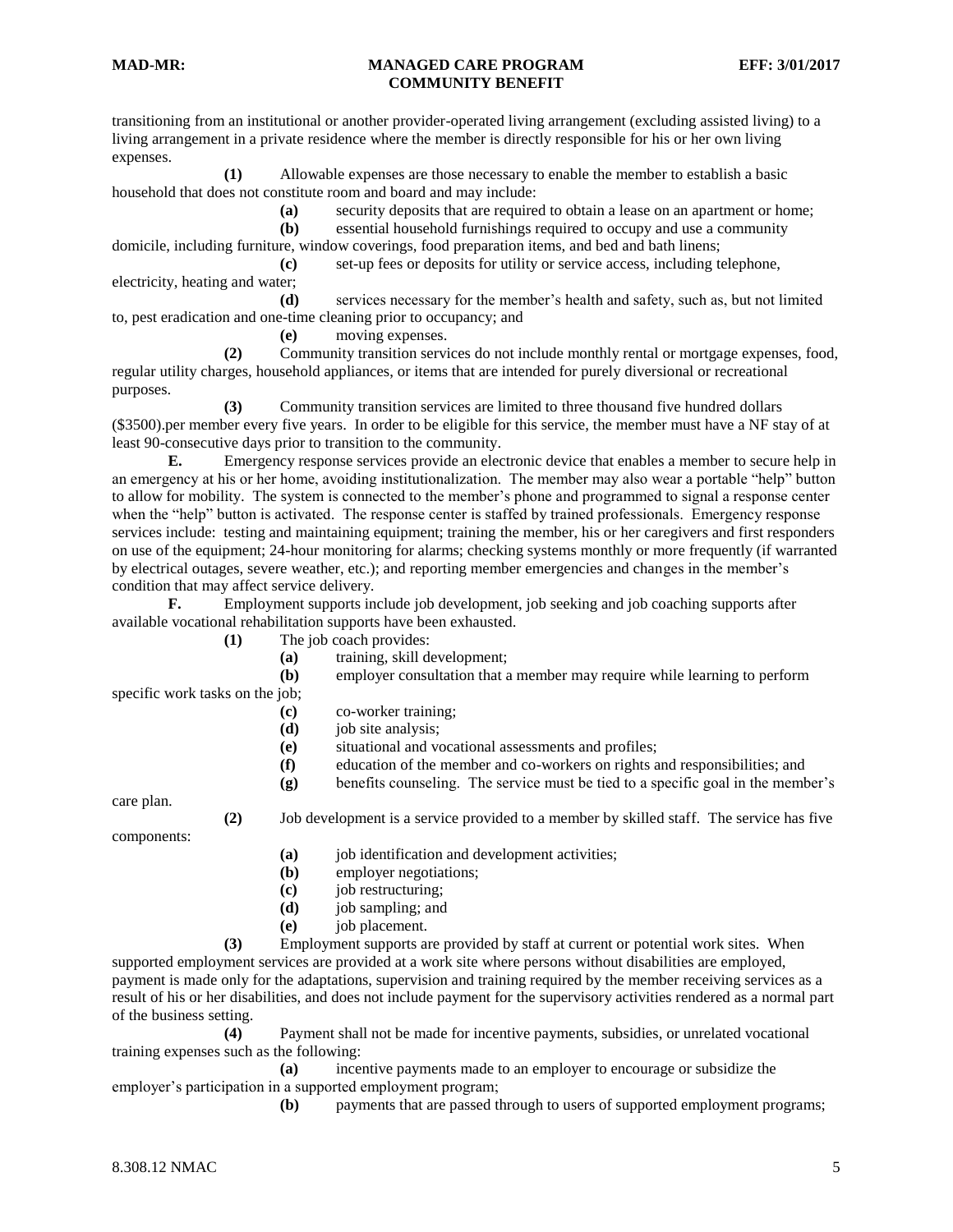or

- 
- **(c)** payments for training that is not directly related to a member's supported

employment program.

**(5)** Federal financial participation cannot be claimed to defray expenses associated with starting up or operating a business.

**(6)** Employment supports settings must be integrated and support full access of individuals receiving medicaid HCBS to the greater community, engage in community life, control personal resources, and receive services in the community, to the same degree of access as individuals not receiving medicaid HCBS.

**G.** Environmental modification services include: the purchase of, the installation of equipment for the physical adaptations to a member's residence that are necessary to ensure the health, welfare, and safety of the member or enhance the member's level of independence.

**(1)** Adaptations include the installation of:

**(a)** ramps and grab-bars;

**(b)** widening of doorways and hallways;

**(c)** installation of specialized electric and plumbing systems to accommodate

medical equipment and supplies;

**(d)** lifts and elevators;

**(e)** modification of bathroom facilities (roll-in showers, sink, bathtub, and toilet modifications, water faucet controls, floor urinals and bidet adaptations and plumbing);

**(f)** turnaround space adaptations;

**(g)** specialized accessibility/safety adaptations/additions;

**(h)** trapeze and mobility tracks for home ceilings;

**(i)** automatic door openers/doorbells;

**(j)** voice-activated, light-activated, motion-activated and electronic devices;

**(k)** fire safety adaptations; air filtering devices;

**(l)** heating and cooling adaptations;

**(m)** glass substitute for windows and doors; modified switches, outlets or environmental controls for home devices; and

**(n)** alarm and alert systems, including signaling devices.

**(2)** All services shall be provided in accordance with applicable federal and state statutes, regulations and rules and local building codes.

**(3)** Non-covered adaptations or improvements to the member's home include:

**(a)** adaptations for general utility which are not for direct medical or remedial benefit to the member; and

**(b)** adaptations that add to the total square footage of the member's resident except when necessary to complete an approved adaptation.

**(4)** The environmental modification provider must:

**(a)** ensure proper design criteria is addressed in planning and design of the

**(b)** provide or secure the appropriate licensed contractor or approved vendor to provide construction and remodeling services;

**(c)** provide administrative and technical oversight of construction projects;

**(d)** provide consultation to members, family members, providers and contractors concerning environmental modification projects to the member's residence; and

**(e)** inspect the final environmental modification project to ensure that the adaptations meet the approved plan submitted for environmental adaptation.

**(5)** Environmental modification services to a member are limited to five-thousand dollars (\$5,000) every five years. Additional services may be requested if the member's health and safety needs exceed the specified limit.

**H.** Home health aide services provide total care or assist the member in all ADLs.

**(1)** Total care includes: the provision of bathing (bed, sponge, tub, or shower); shampoo (sink, tub, or bed); care of nails and skin; oral hygiene; toileting and elimination; safe transfer techniques and ambulation; normal range of motion and positioning; and adequate oral nutrition and fluid intake.

**(2)** The home health aide services assist the member in a manner that promotes an improved quality of life and a safe environment for him or her. Home health aide services can be provided outside the member's home.

adaptation;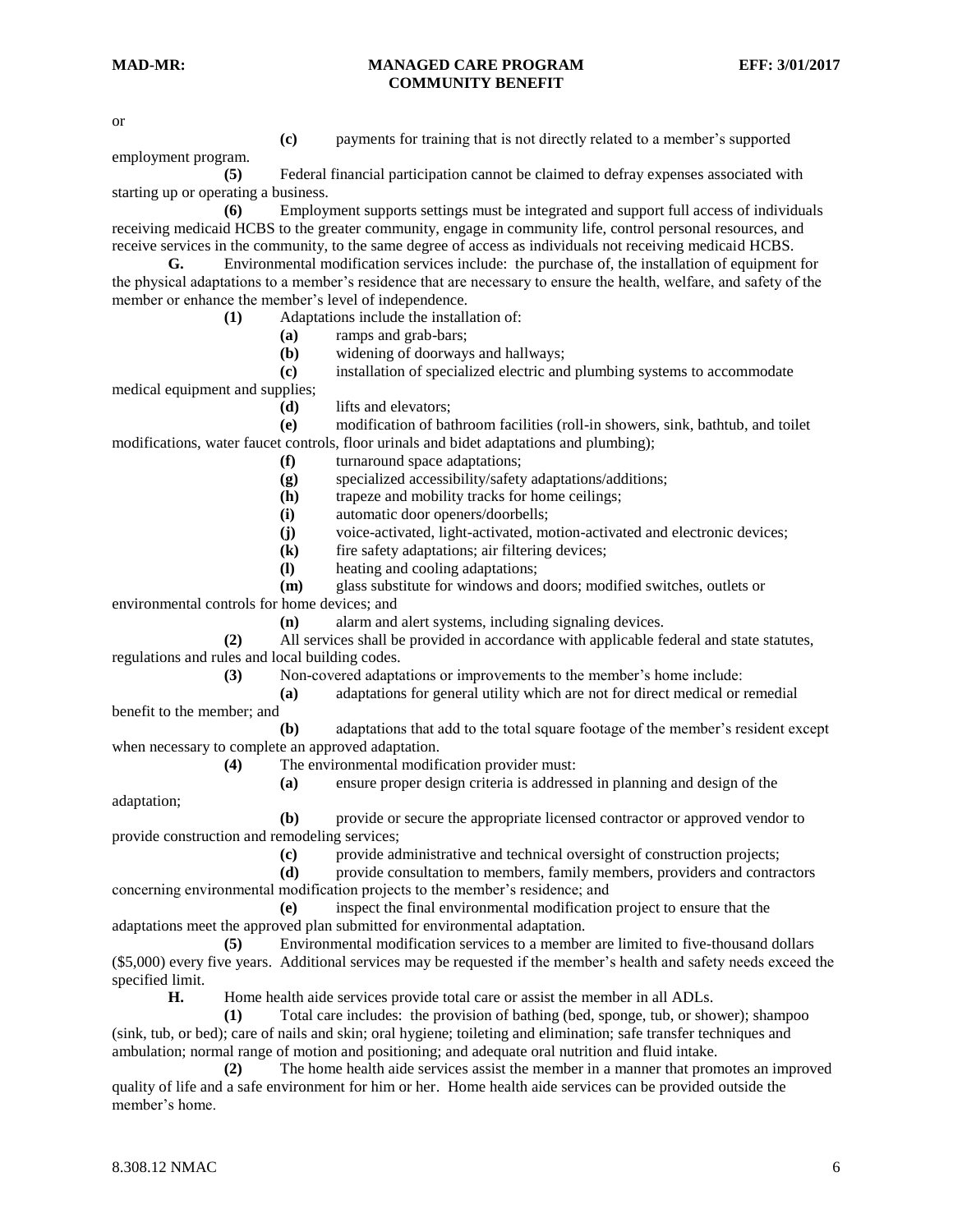**(3)** Home health aides may provide basic non-invasive nursing assistant skills within the scope of their practice. Home health aides perform an extension of therapy services including:

- **(a)** bowel and bladder care;
- **(b)** ostomy site care;
- **(c)** personal care;
- **(d)** ambulation and exercise;
- **(e)** household services essential to health care at home;
- **(f)** assisting with medications that are normally self-administered;
- **(g)** reporting changes in patient conditions and needs; and
- **(h)** completing appropriate records.

**(4)** Home health aide services must be provided under the supervision of a registered nurse (RN) licensed by the New Mexico board of nursing, or other appropriate professional staff. Such staff must make a supervisory visit to the member's residence at least every two weeks to observe and determine whether the member's goals are being met.

**I.** Personal care services (PCS) are provided to a member unable to perform a range of ADLs and instrumental activities of daily living (IADL). PCS shall not replace natural supports such as the member's family, friends, individuals in the community, clubs, and organizations that are able and consistently available to provide support and service to the member.

**(1)** PCS is a benefit for a member 21 years of age or older who meets the eligibility for CB services. A member under 21 years of age must access PCS through the EPSDT program.

**(2)** PCS delivery models: A member may select either the consumer-delegated or the consumer-directed delivery of his or her PCS. The PCS consumer-delegated or consumer-directed agency must be certified as such by MAD or it designee to perform such duties and to be reimbursed for the delivery model of those services. The MCO's care coordinator is responsible for explaining both models to each member, initially, and annually thereafter.

**(a)** The consumer delegated (PCS/CDelegated) model allows the member to select his or her PCS agency to perform all PCS employer-related tasks. This agency is responsible for ensuring all PCS are delivered to the member.

**(b)** The consumer-directed (PCS/CDirected) model allows the member to oversee his or her own PCS delivery, and requires that the member work with his or her PCS agency who then acts as a fiscal intermediary agency to process all financial paperwork to be submitted to the MCO.

**(c)** If a member is unable to select or unable to communicate which PCS delivery model he or she selects, then his or her authorized representative will select on behalf of the member. The member's authorized representative status must be properly documented with the member's PCS agency.

**(d)** For both models, the member may select his or her family member, with the exception of the member's spouse. A friend; neighbor; or other person may also be selected as his or her PCS attendant. A family member shall not be reimbursed for a service he or she would have otherwise provided as a natural support. A PCS attendant, regardless of family relationship, who resides with the member shall not be paid to deliver household services, or supports such as shopping, errands, or meal preparation that are routinely provided as part of the household division of chores, unless those services are specific to the member.

**(e)** A member may have a relative, friend, or other spokesperson assisting him or her with communicating information or instructions to the member's attendant, providing information concerning the member's natural services or supports needs during the member's assessment, or fulfilling additional roles as designated by the member or the member's authorized representative in writing. A spokesperson may not make decisions on behalf of a member, which is the member or member's authorized representative's sole responsibility, unless the member's authorized representative is also the member's spokesperson.

**(3)** Eligible PCS agencies: PCS agencies electing to provide PCS must obtain agency certification. A PCS agency provider, must comply with the requirements as listed in the MAD MCO policy manual PCS agencies must be an enrolled MAD provider.

**(4)** Bladder and bowel care: PCS must be related to the member's functional level to perform ADLs and IADLs as indicated in the members CNA. PCS will not include those services, or supports the member does not need or is already receiving from other sources including tasks provided by natural supports.

**(a)** A member who has a signed statement by his or her primary care provider (PCP) stating he or she is medically stable and able to communicate and assess his or her bladder and bowel care needs may access this service when included in his or her individual care plan.

**(i)** bowel care includes the evacuation and ostomy care, changing and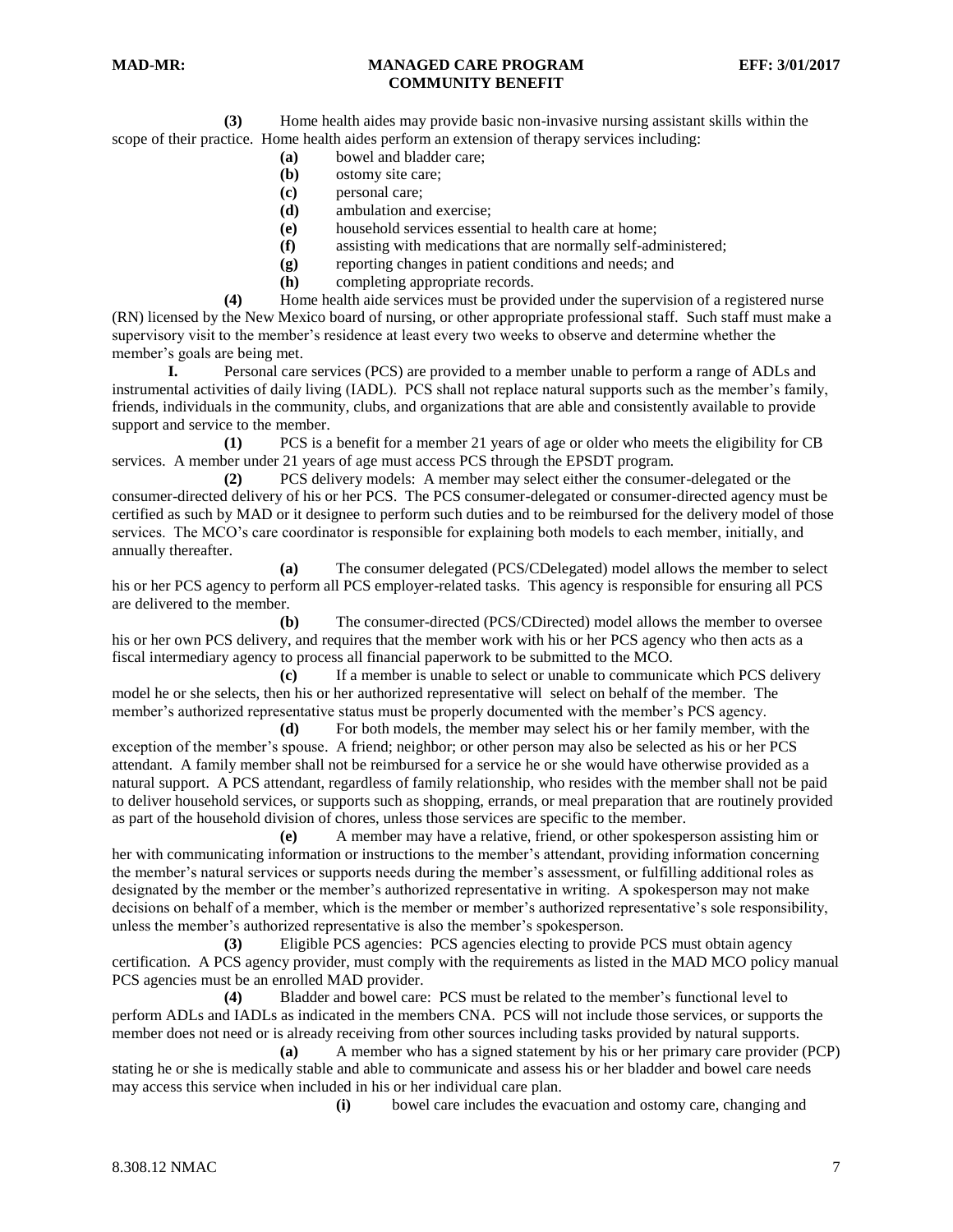cleaning of such bags and ostomy site skin care;

**(ii)** bladder care includes the attendant cueing the member to empty his or her bladder at timed intervals to prevent incontinence; and

**(iii)** catheter care, including the changing and cleaning of such bag.

**(b)** A member who is determined by his or her PCP in a signed statement to not be medically stable and not able to communicate and assess his or her bladder and bowel care needs may access these services:

feminine sanitary products;

**(i)** perineal care including cleansing of the perineal area and changing of

**(ii)** toileting including assisting with bedside commode or bedpan;

**(iii)** cleaning perineal area,

**(iv)** changing adult briefs or pads;

**(v)** cleaning changing of wet or soiled clothing; and

**(vi)** assisting with adjustment of clothing before and after toileting.

**(5)** Meal preparation and assistance: Meal preparation includes cutting ingredients to be cooked, cooking meals, placing and presenting the meal in front the member to eat, cutting up food into bite-sized portions for the member, or assisting the member as stated in his or her individual plan of care (IPoC). This includes provision of snacks and fluids and may include mobility assistance and prompting or cueing the member to prepare meals.

**(6)** Eating: Feeding or assisting the member with eating a prepared meal using a utensil or specialized utensils is a covered service. Eating assistance may include mobility assistance and prompting or cueing a member to ensure appropriate nutritional intake and monitor for choking. If the member has special needs in this area, the PCS agency will include specific instruction in the member's IPoC on how to meet those needs. Gastrostomy feeding and tube feeding are not covered services.

**(7)** Household support services: This service is for assisting and performing interior household activities and other support services that provide additional assistance to the member. Interior household activities are limited to the upkeep of the member's personal living areas to maintain a safe and clean environment for the member, particularly a member who may not have adequate support in his or her residence. Assistance may include mobility assistance and prompting and cueing a member to ensure appropriate household support services.

**(a)** An attendant who resides in the same household as the member may not be paid for household support services routinely provided as part of the household division of chores, unless those services are specific to the member such as, changing the member's linens, and cleaning the member's personal living areas.

**(b)** Services include:

- **(i)** sweeping, mopping, or vacuuming;
	- **(ii)** dusting furniture;
	- **(iii)** changing linens;
	- **(iv)** washing laundry;

**(v)** cleaning bathrooms includes tubs, showers, sinks, and toilets;

**(vi)** cleaning the kitchen and dining area including washing dishes, putting them away; cleaning counter tops, and eating areas, etc.; household services do not include cleaning up after other household members or pets;

**(vii)** minor cleaning of an assistive device, wheelchair and durable medical equipment (DME) is a covered service. A member must have an assistive device requiring regular cleaning that cannot be performed by the member and is not cleaned regularly by the supplier of the assistive device to be eligible to receive services under this category;

the member;

**(viii)** shopping or completing errands specific to the member with or without

**(ix)** cueing a member to feed and hydrate his or her documented personal assistance animal or feed and hydrate such an animal when the member is unable;

**(x)** assistance with battery replacement and minor, routine wheelchair and DME maintenance is a covered service. A member must have an assistive device that requires regular maintenance, that is not already provided by the supplier of the assistive device, and that the member cannot maintain in order to be eligible to receive services under this category;

**(xi)** assisting a member self-administering: assistance with self-

administering physician ordered (prescription) medications is limited to prompting and reminding only. The use of over the counter medications does not qualify for this service. A member must meet the definition of "ability to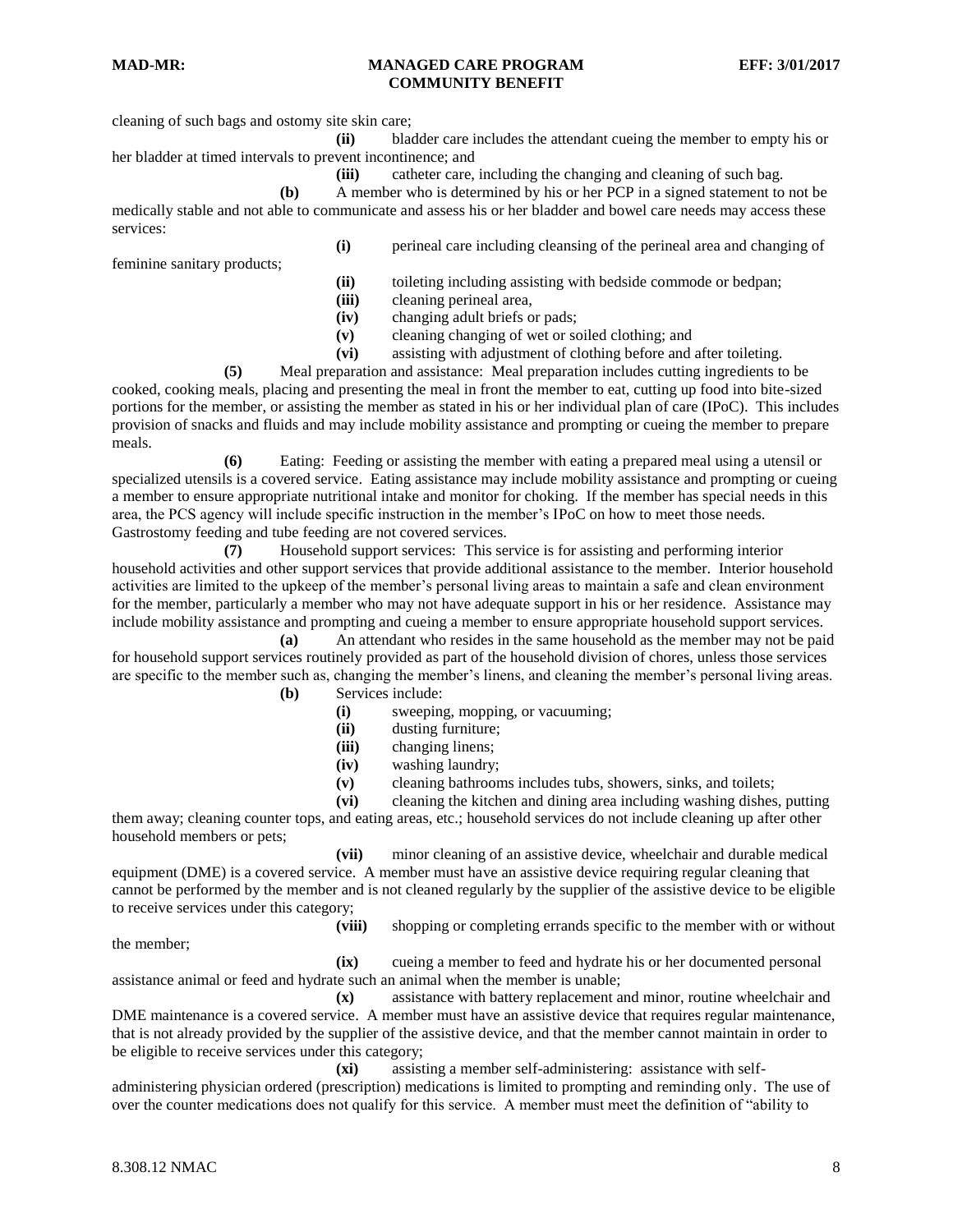self-administer" defined in this section, to be eligible to receive time for this task. A member who does not meet the definition of ability to self-administer is not eligible for this service. This assistance does not include administration of injections, which is a skilled/nursing task; splitting or crushing medications or filling medication boxes. Assistance includes: getting a glass of water or other liquid as requested by the member for the purpose of taking medications; at the direction of the member, handing the member his or her daily medication box or medication bottle; and at the direction of the member, helping a member with placement of oxygen tubes for members who can communicate to the caregiver the dosage or route of oxygen; and

**(xii)** transportation of the member: transportation shall only be for nonmedically necessary events and may include assistance with transfers in and out of vehicles. Medically necessary transportation services may be a covered PCS service when the MCO has assessed and determined that other medically necessary transportation services are not available through other state plan services.

**(8)** Hygiene and grooming: The attendant may perform for the member or the attendant may cue and prompt the member to perform the following services:

**(a)** bathing to include giving a sponge bath in the member's bed, bathtub or shower; transferring in and out of the bathtub or shower, turning water on and off; selecting a comfortable water temperature; bringing in water from outside or heating water for the member;

**(b)** dressing to include putting on, fastening, and removing clothing including shoes;

**(c)** grooming to include combing or brushing hair, applying make-up, trimming beard or mustache, braiding hair, shaving under arms, legs or face;

**(d)** oral care for a member with intact swallowing reflex to include brushing teeth, cleaning dentures or partials including the use of floss, swabs, or mouthwash;

**(e)** nail care to include cleaning, filing to trim, or cuticle care for member's without a medical condition. For a documented medically at-risk member; nail care is not covered under PCS; it is a skilled nurse service. Medically at risk conditions include, but are not limited to venous insufficiency, diabetes, peripheral neuropathy;

**(f)** applying lotion or moisturizer to intact skin for routine skin care;

**(g)** physician ordered skin care is limited to the application of skin cream when a member has a documented chronic skin condition and is determined by his or her PCP unable to self-administer the medication. The member's PCP must order a prescription or over-the-counter medication to treat the condition.

**(i)** When the PCP determines the member is able to self-administer the prescribed or over-the-counter medication the attendant is limited to prompting and reminding the member. **(ii)** PCS does not include the care of a member's wounds, open sores,

debridement or dressing of open wounds.

**(h)** prompting or cueing to ensure appropriate bathing, dressing, grooming, oral care, nail care and application of lotion for routine skin care; and

**(i)** mobility assistance to ensure appropriate bathing, dressing, grooming, oral care and skin care.

**(9)** Supportive mobility assistance: Physical or verbal prompting and cueing mobility assistance provided by the attendant that is not already included as part of other PCS includes assistance with:

**(a)** ambulation to include moving around inside or outside the member's residence or living area with or without an assistive device such as a walker, cane or wheelchair;

**(b)** transferring to include moving to and from one location or position to another with or without an assistive device such as in and out of a vehicle;

**(c)** toileting to include transferring on or off a toilet; and

**(d)** repositioning to include turning or changing a bed-bound member's position to

**(10)** Non-covered services: The following services are not covered as PCS:

**(a)** services to an inpatient or resident of a hospital, NF, ICF-IID, mental health

facility, correctional facility, or other institutional settings, with the exception when a member is transitioning from a NF;

**(b)** services that are already provided by other sources, including natural supports;

**(c)** household services, support services such as shopping, errands, or meal preparation that are routinely provided as part of the household division of chores;

**(d)** services provided by a person not meeting the requirements and qualifications of a personal care attendant; including but not limited to, training and criminal background checks;

**(e)** services not approved in the member's IPoC;

prevent skin breakdown.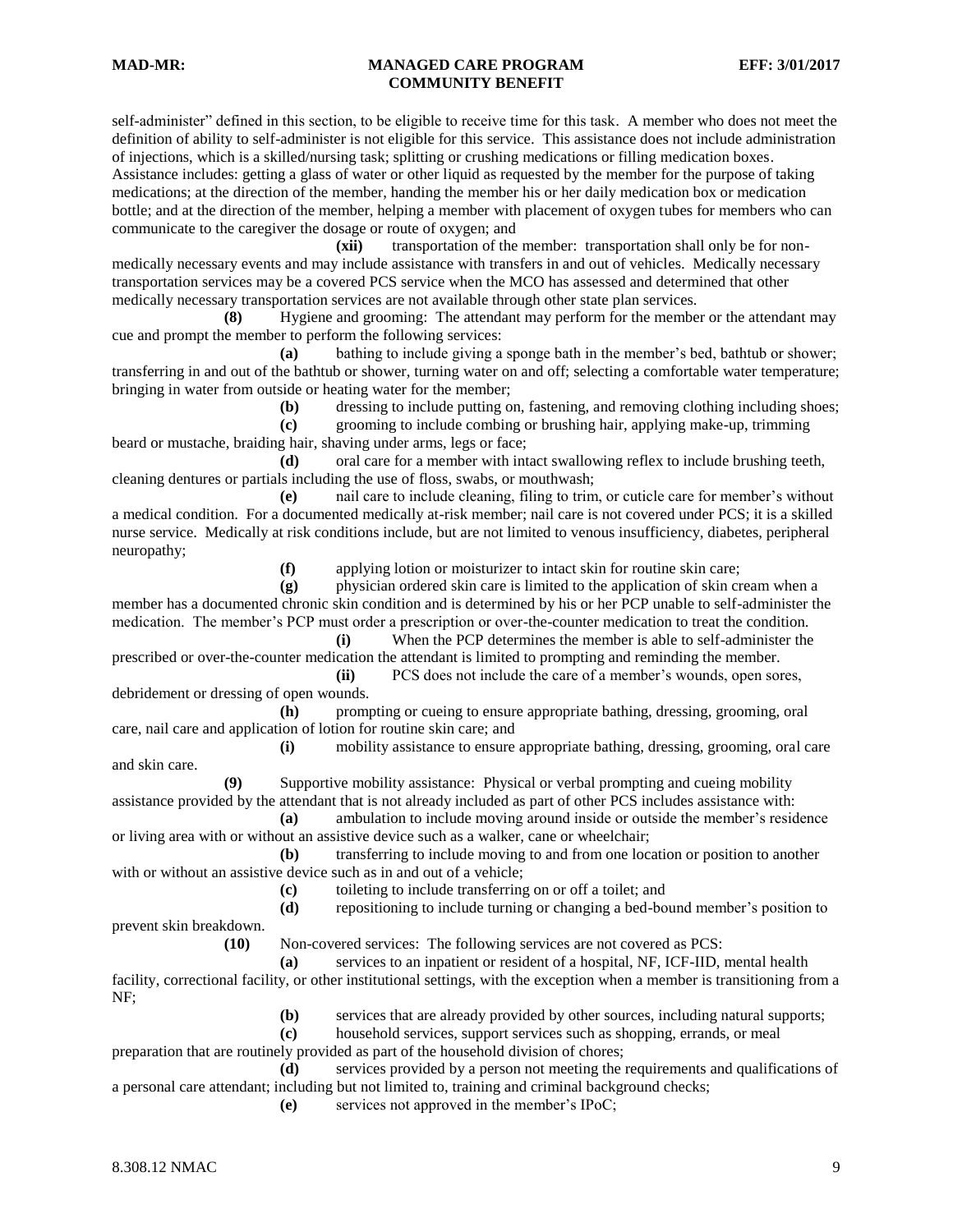**(f)** childcare, pet care, or personal care for other household members. This does not include the member's documented assistant service animal;

**(g)** retroactive services;

**(h)** services provided to an individual who is not a MCO member or does not meet the eligibility criteria for CB services;

- **(i)** member assistance with finances and budgeting;
- **(j)** member appointment scheduling;
- **(k)** member range of motion exercises;
- **(l)** wound care of open sores and debridement or dressing of open wounds;
- **(m)** filling of medication boxes, cutting or grinding pills, administration of

injections, assistance with over-the-counter medication or medication that the member cannot self-administer;

- **(n)** skilled nail care for a member documented as medically at-risk;
- **(o)** medically necessary transportation when available through the member's MCO

general benefit services;

**(p)** bowel and bladder services that include insertion or extraction of a catheter or

digital stimulation; and

**(q)** gastrostomy feeding and tube feeding.

**J.** Private duty nursing services include activities, procedures, and treatment for a physical condition, physical illness, or chronic disability for a member who is 21 years of age and older with intermittent or extended direct nursing care in his or her home.

- **(1)** Services include:
	- **(a)** medication management;
	- **(b)** administration and teaching;
	- **(c)** aspiration precautions;
	- **(d)** feeding tube management;
	- **(e)** gastrostomy and jejunostomy;
	- **(f)** skin care;
	- **(g)** weight management;
	- **(h)** urinary catheter management;
	- **(i)** bowel and bladder care;
	- **(j)** wound care;
	- **(k)** health education;
	- **(l)** health screening;
	- **(m)** infection control;
	- **(n)** environmental management for safety;
	- **(o)** nutrition management;
	- **(p)** oxygen management;
	- **(q)** seizure management and precautions;
	- **(r)** anxiety reduction;
	- **(s)** staff supervision; and
	- **(t)** behavior and self-care assistance.

**(2)** All services are provided under a written physician's order and must be rendered by a New Mexico board of nursing licensed RN or a licensed practical nurse (LPN) who provides services within his or her scope of practice.

**K.** Respite services are provided to a member unable to care for him or herself and are furnished on a short-term basis to allow the member's primary caregiver a limited leave of absence in order to reduce stress, accommodate a caregiver illness, or meet a sudden family crisis or emergency. Respite provides a temporary relief to the primary caregiver of a CB member during times when he/she would normally provide unpaid care.

**(1)** Respite care is furnished at home, in a private residence of a respite care provider, in a specialized foster care home, in a hospital or NF, that meet the qualifications for MAD provider enrollment requirements. For purposes of ABCB eligibility, when respite services are delivered through an institutional provider, the member is not considered a resident of the institution.

- **(2)** Respite care services include:
	- **(a)** medical and non-medical health care;
	- **(b)** personal care; bathing;
	- **(c)** showering; skin care;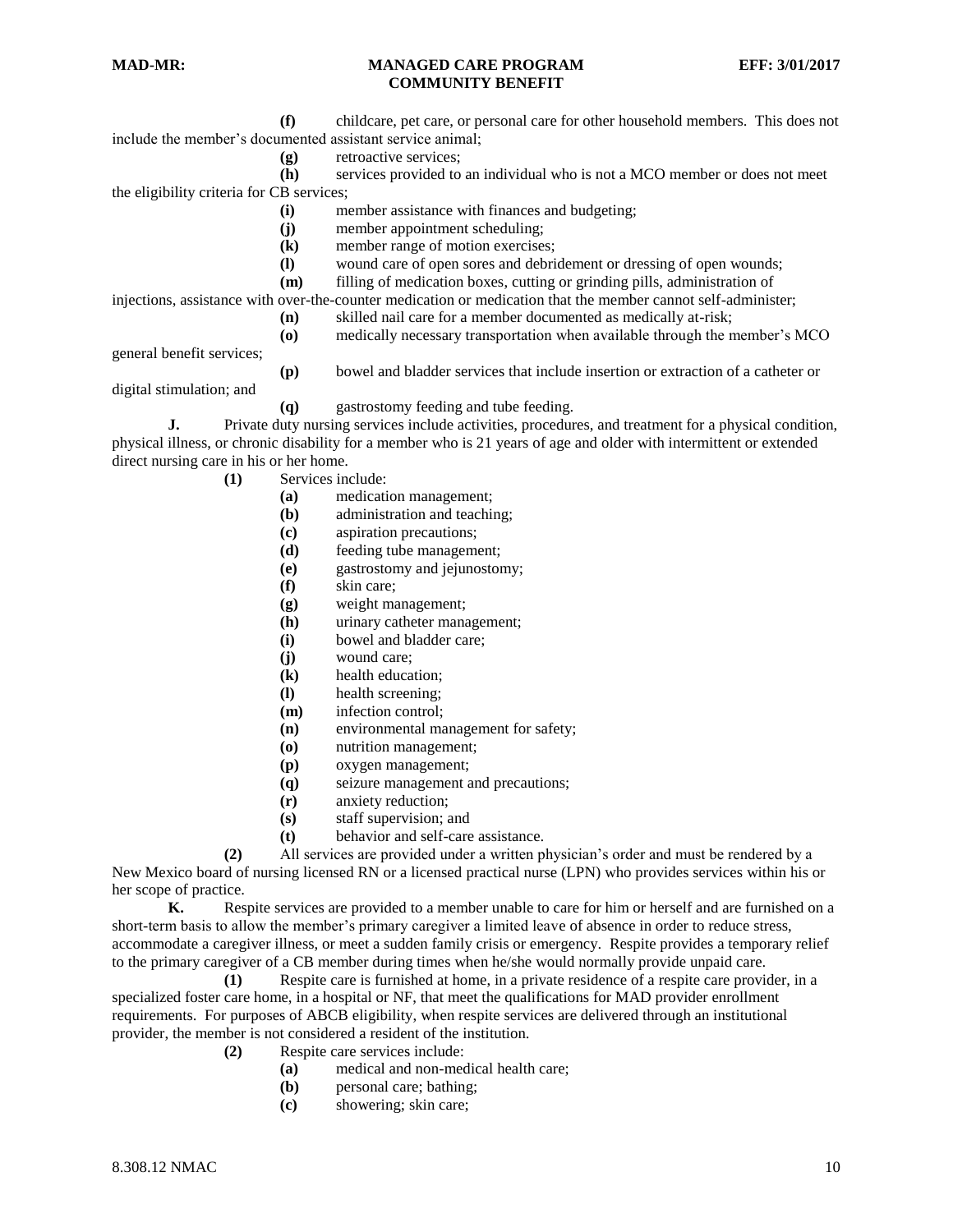- **(d)** grooming;
- **(e)** oral hygiene;
- **(f)** bowel and bladder care;
- **(g)** catheter and supra-pubic catheter care;
- **(h)** preparing or assisting in preparation of meals and eating;
- **(i)** administering enteral feedings;
- **(j)** providing home management skills;
- **(k)** changing linens;
- **(l)** making beds;
- **(m)** washing dishes;
- **(n)** shopping; errands;
- **(o)** calls for maintenance;

**(p)** assisting with enhancing self-help skills, such as promoting use of appropriate interpersonal communication skills and language, working independently without constant supervision or observation;

- **(q)** providing body positioning, ambulation and transfer skills;
- **(r)** arranging for transportation to medical or therapy services;

**(s)** assisting in arranging health care needs and follow-up as directed by primary care giver, physician, and care coordinator; and

**(t)** ensuring the health and safety of the member at all times.

**(3)** Respite may be provided on either a planned or an unplanned basis and may be provided in a variety of settings. If unplanned respite is needed, the appropriate agency personnel will assess the situation, and with the caregiver, recommend the appropriate setting for respite services to the member. Services must only be provided on an intermittent or short-term basis because of the absence or need for relief of those persons normally providing care to the member.

**(4)** Respite services are limited to a maximum of 100 hours annually per care plan year. Additional hours may be requested if a member's health and safety needs exceed the specified limit.

**L.** Skilled maintenance therapy services for a member 21 years and older are provided when his or her MCO's general physical health benefit skilled therapy services are exhausted or are not a MCO covered benefit. The community benefit skilled maintenance therapy services include physical therapy, occupational therapy or speech language therapy. Therapy services focus on improving functional independence, health maintenance, community integration, socialization, and exercise, and enhance the support and normalization of the member's family relationships.

**(1)** Physical therapy services promote gross and fine motor skills, facilitate independent functioning and prevent progressive disabilities. Specific services may include but are not limited to:

- **(a)** professional assessment, evaluation and monitoring for therapeutic purposes;
- **(b)** physical therapy treatments and interventions;
- **(c)** training regarding PT activities;

therapy services;

**(d)** use of equipment and technologies or any other aspect of the member's physical **(e)** designing, modifying or monitoring use of related environmental modifications;

**(f)** designing, modifying, and monitoring use of related activities supportive to the

care plan goals and objectives; and

**(g)** consulting or collaborating with other service providers or family enrollees, as directed by the member.

**(2)** Occupational therapy (OT) services promote fine motor skills, coordination, sensory integration, and facilitate the use of adaptive equipment or other assistive technology. Specific services may include but are not limited to:

- **(a)** teaching of daily living skills;
- **(b)** development of perceptual motor skills and sensory integrative functioning;
- **(c)** design, fabrication, or modification of assistive technology or adaptive devices;
- **(d)** provision of assistive technology services;
- **(e)** design, fabrication, or applying selected orthotic or prosthetic devices or

selecting adaptive equipment;

**(f)** use of specifically designed crafts and exercise to enhance function; training

regarding OT activities; and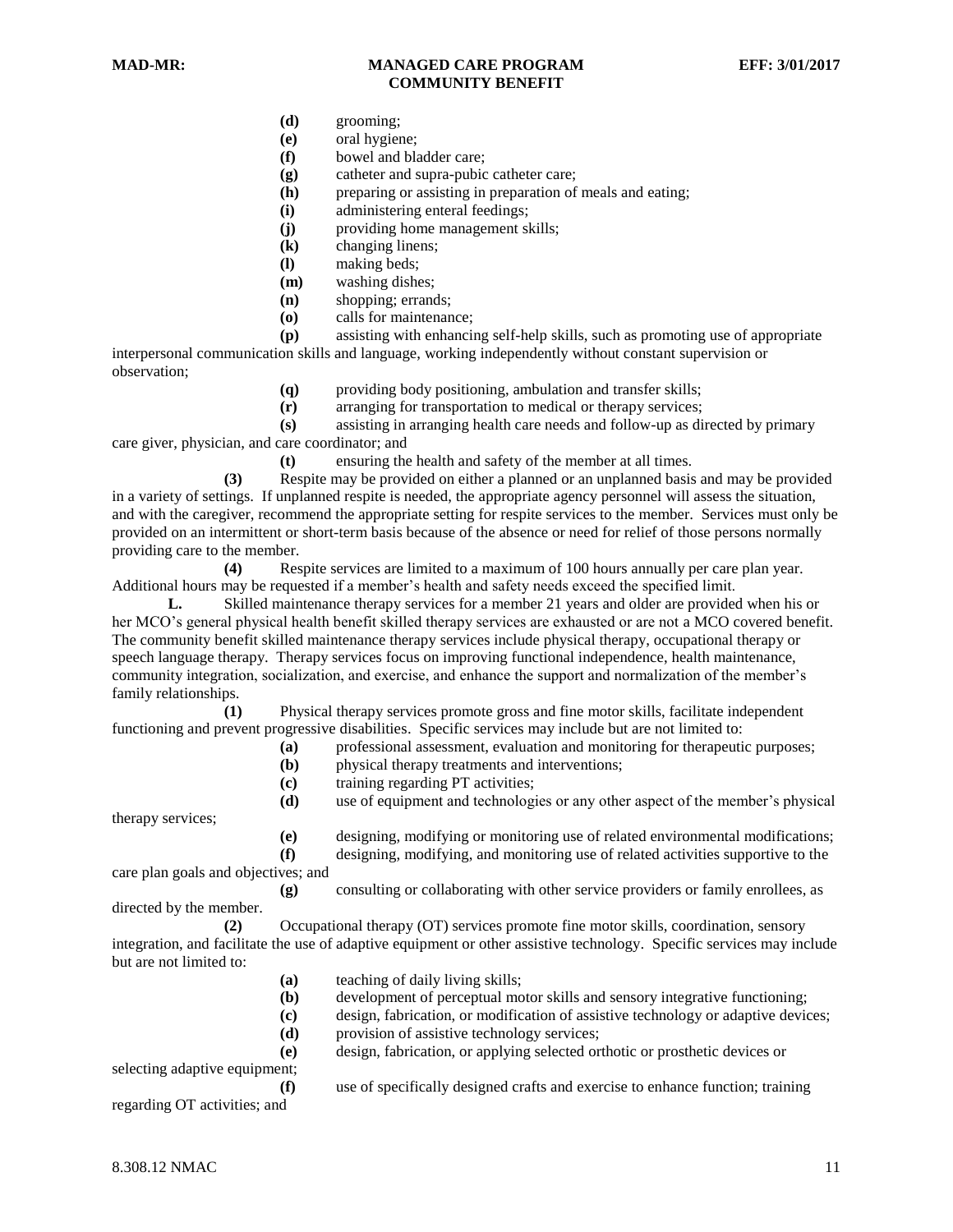directed by the member.

**(g)** consulting or collaborating with other service providers or family enrollees, as

**(3)** Speech and language therapy (SLT) services preserve abilities for independent function in communication; facilitate oral motor and swallowing function; facilitate use of assistive technology; and prevent progressive disabilities. Specific services may include but are not limited to:

**(a)** identification of communicative or oropharyngeal disorders and delays in the development of communication skills;

**(b)** prevention of communicative or oropharyngeal disorders and delays in the development of communication skills;

- **(c)** development of eating or swallowing plans and monitoring their effectiveness;
- **(d)** use of specifically designed equipment, tools, and exercises to enhance function;
- **(e)** design, fabrication, or modification of assistive technology or adaptive devices;
- **(f)** provision of assistive technology services;
- **(g)** adaptation of the member's environment to meet his or her needs;
- **(h)** training regarding SLT activities; and

**(i)** consulting or collaborating with other service providers or family enrollees as

directed by the member.

**(4)** A signed therapy referral for treatment must be obtained from the member's PCP. The referral will include frequency, estimated duration of therapy and treatment, and procedures to be provided. [8.308.12.13 NMAC - Rp, 8.308.12.13 NMAC, 2/16/2017]

<span id="page-11-0"></span>**8.308.12.14 ABCB NON-COVERED SERVICES:** MAD and the member's MCO do not cover certain procedures, services, or miscellaneous items. See specific MAD NMAC rules, sections of this rule, and the MAD MCO manual for additional information on benefit coverage and limitations. [8.308.12.14 NMAC - Rp, 8.308.12.14 NMAC, 2/16/2017]

<span id="page-11-1"></span>**8.308.12.15 SELF-DIRECTED COMMUNITY BENEFIT (SDCB):** The MCO shall offer the SDCB approach to a member who meets a NF LOC and is determined through a CNA or reassessment to need CB services. Self-direction affords a member the opportunity to have choice and control over how his or her CB services are provided and who provides the services. Although a member's assessment for the amount and types of services may vary, SDCB services are not provided 24 hours per day. Services are reimbursed according to the MAD fee schedule that has a range of allowable reimbursement rates to a provider of a specific service. The member's MCO approves the final reimbursement rate for each provider of a CB service. A member has the option of choosing the ABCB or the SDCB approach. A member cannot participate in both community benefit approaches concurrently. [8.308.12.15 NMAC - Rp, 8.308.12.15 NMAC, 2/16/2017]

# <span id="page-11-2"></span>**8.308.12.16 ELIGIBLE PROVIDERS:**

**A.** The FMA, member or his or her EOR shall verify that a potential provider meets all applicable qualifications prior to rendering a service. If a provider or employee is unable to pass a nationwide criminal history screening pursuant to NMSA 1978, 29-12-2 et seq. or is listed in the abuse registry as defined in 27-7a-1 et seq., NMSA 1978 he or she may not be employed to render any service to the member. Following formal approval from the MCO, LRIs may serve as a SDCB provider under extraordinary circumstances in order to assure the health and welfare of the member and to avoid his or her institutionalization. The MCO shall make decisions regarding LRIs serving as providers for members on a case by case basis. Following formal approval from the MCO, a spouse of a member may serve as a provider under extraordinary circumstances in order to assure the health and welfare of the member and to avoid institutionalization. The MCO shall provide such approval on a case by case basis. SDCB providers must meet all Federal and state requirements for home and community based providers.

**B.** An EOR shall have an employment agreement or vendor agreement with each of the member's providers. The employee or vendor agreement template shall be prescribed by MAD. Prior to a payment being made to a provider for SDCB services, the FMA shall ensure that: the provider meets all qualifications; and an employee agreement or vendor agreement is signed between the EOR and the provider. A member's employee agreement shall be updated anytime there is a change in any of the terms or conditions specified in the agreement. Employee agreements shall be signed by the new EOR when there is a change in EORs. A copy of each employee agreement or vendor agreement shall be provided to the member and EOR. Refer to the MAD MCO policy manual for a complete listing of all SDCB provider qualifications and responsibilities. [8.308.12.16 NMAC - Rp, 8.308.12.16 NMAC, 2/16/2017]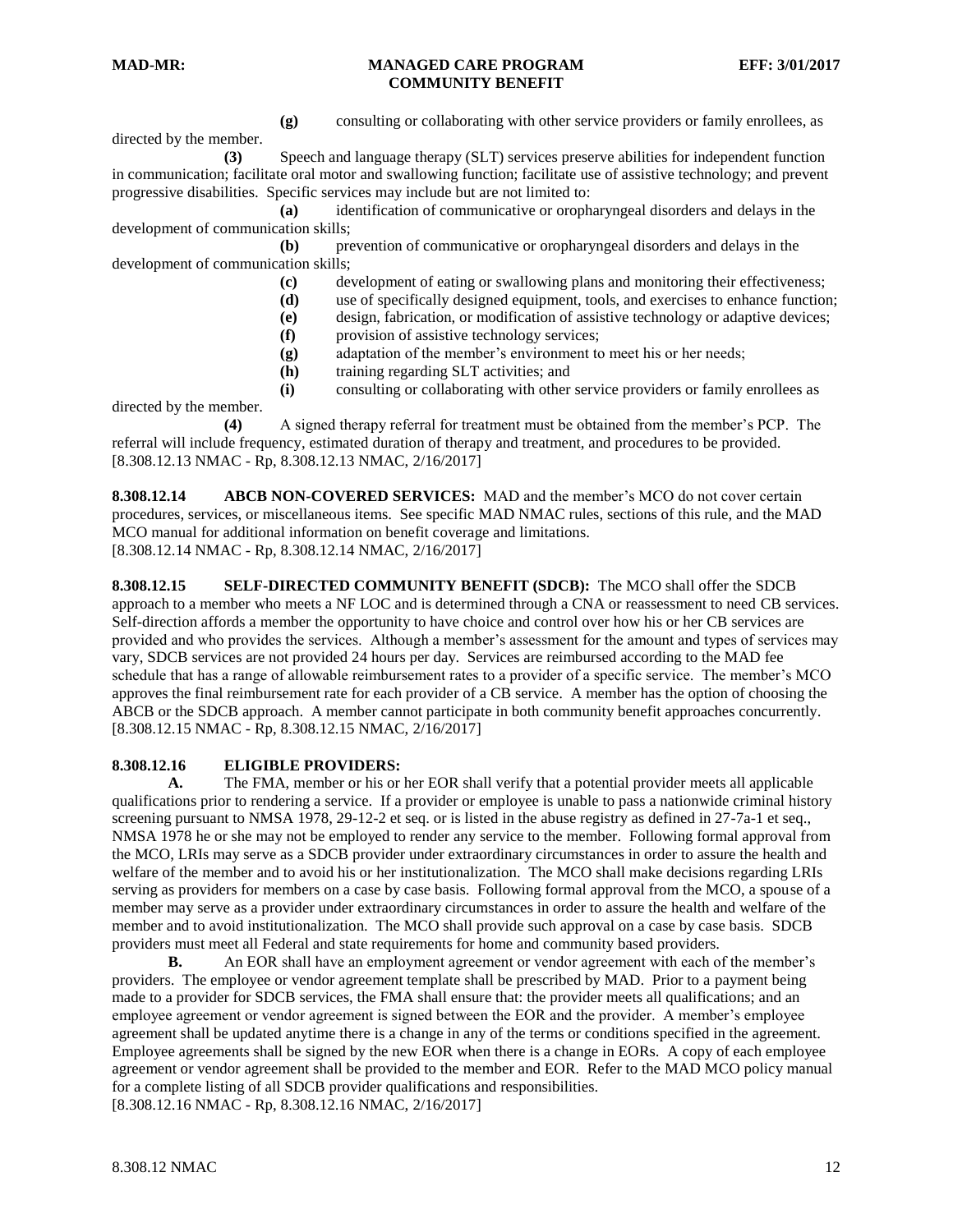<span id="page-12-0"></span>**8.308.12.17 ELIGIBLE MEMBERS:** A member must meet NF LOC, be determined through a CNA or reassessment to need MCO CB services, and be approved by the member's MCO for the SDCB approach. [8.308.12.17 NMAC - Rp, 8.308.12.17 NMAC, 2/16/2017]

<span id="page-12-1"></span>**8.308.12.18 COVERED SERVICES IN SELF-DIRECTED COMMUNITY BENEFIT SDCB:** MAD and the member's MCO cover certain procedures, services, and miscellaneous items. For those services that are the same in ABCB and SDCB, detailed descriptions are found in 8.308.12.13 NMAC. Other services may be available to a member in the SDCB approach and detailed descriptions are included in each subsection of this section.

**A.** Behavior support consultation is the provision of assessment, treatment, evaluation and follow-up services to assist the member, his or her parents, family, and primary caregivers with coping skills which promote maintaining the member in a home environment. See Subsection C of Section 8.308.12.13 NMAC for a detailed description of this service.

**B.** Customized community supports include participation in community congregate day programs and centers that offer functional meaningful activities that assist with acquisition, retention or improvement in selfhelp, socialization and adaptive skills. Customized community supports may include day support models. Customized community supports are provided in community day program facilities and centers and can take place in non-institutional and non-residential settings. These services are provided at least four or more hours per day one or more days per week as specified in the member's care plan. Customized community supports settings must be integrated and support full access of individuals receiving medicaid HCBS to the greater community, engage in community life, control personal resources, and receive services in the community, to the same degree of access as individuals not receiving medicaid HCBS.

**C.** Emergency response services provide an electronic device that enables a member to secure help in an emergency at his or her home, avoiding institutionalization. The member may also wear a portable "help" button to allow for mobility. The system is connected to the member's phone and programmed to signal a response center when the "help" button is activated. The response center is staffed by trained professionals. See Subsection E of Section 8.308.12.13 NMAC for a detailed description of this service.

**D.** Employment supports include job development, job seeking and job coaching supports after available vocational rehabilitation supports have been exhausted. Employment supports settings must be integrated and support full access of individuals receiving medicaid HCBS to the greater community, engage in community life, control personal resources, and receive services in the community, to the same degree of access as individuals not receiving medicaid HCBS. See Subsection F of Section 8.308.12.13 NMAC for a detailed description of this service.

**E.** Environmental modification services include: the purchase of, the installation of equipment for the physical adaptations to a member's residence that are necessary to ensure the health, welfare, and safety of the member or enhance the member's level of independence. See Subsection G of Section 8.308.12.13 NMAC for a detailed description of this service.

**F.** Home health aide services provide total care or assist the member in all ADLs. See Subsection H of Section 8.308.12.13 NMAC for a detailed description of this service.

**G.** Homemaker services are provided on an episodic or continuing basis to assist the member with ADLs, performance of general household tasks, provide companionship to acquire, maintain, or improve social interaction skills in the community, and enable the member to accomplish tasks he or she would normally do for him or herself if he or she did not have a disability.

**(1)** Homemaker services are provided in the member's home and in the community, depending on the member's needs. The member identifies the homemaker's training needs, and, if the member is unable to do the training himself or herself, the member arranges for the needed training.

**(2)** Services are not intended to replace supports available from a primary caregiver. Homemaker services are not duplicative of home health aide services.

**(3)** Home health aides may provide basic non-invasive nursing assistant skills within the scope of their practice. Homemakers do not have this ability to perform such tasks.

**H.** Non-medical transportation services are offered to enable a member to gain access to services, activities, and resources, as specified by his or her care plan. Non-medical transportation services in the SDCB are offered in accordance with the member's care plan. Payment for SDCB non-medical transportation services is made to the member's individual transportation employee or to a public or private transportation service vendor. Payment cannot be made to the member. Non-medical transportation services for minors is not a covered service as these are services that a LRI would ordinarily provide for household members of the same age who do not have a disability or chronic illness.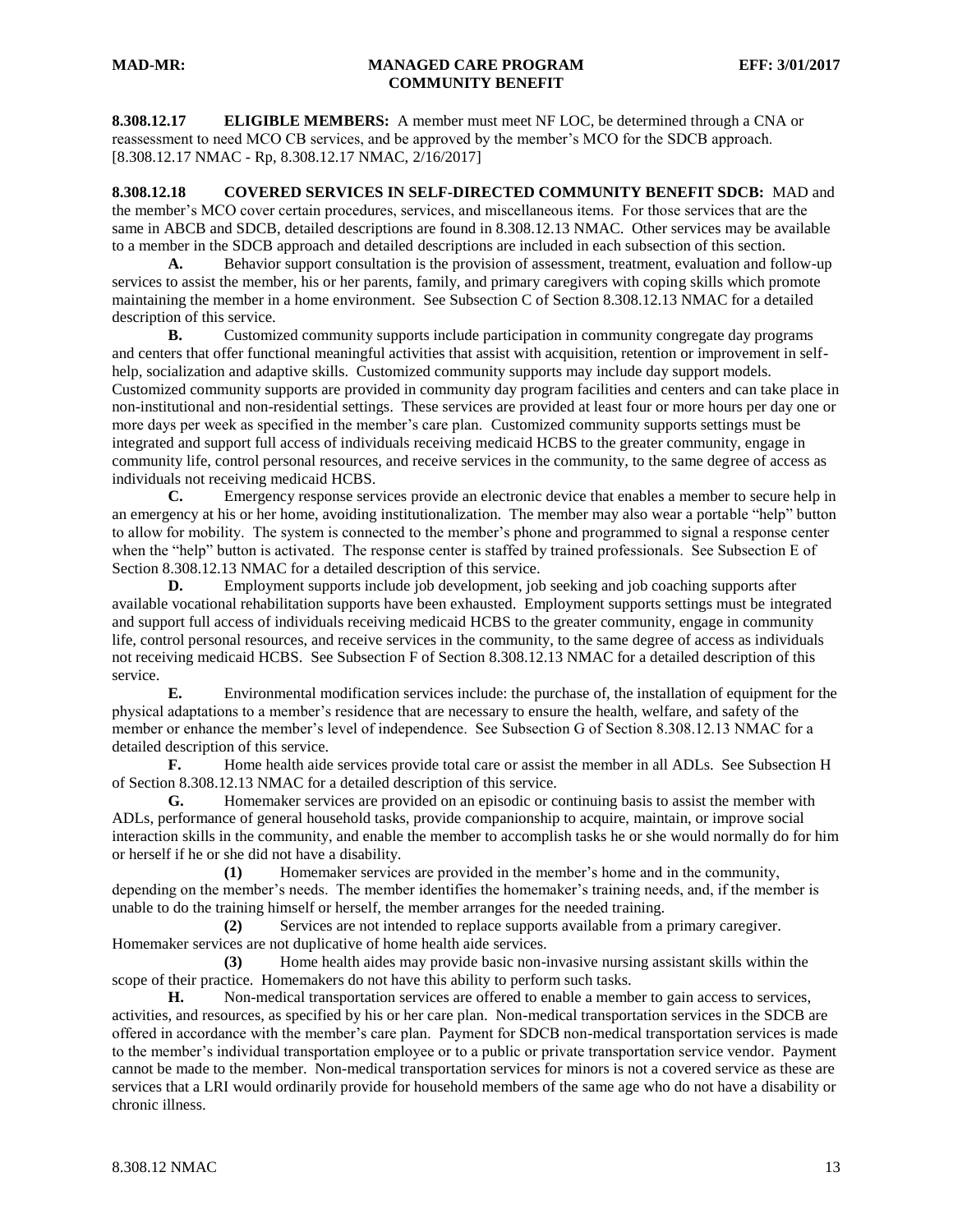**I.** Nutritional counseling services include assessment of the member's nutritional needs, development and revision of the member's nutritional plan, counseling and nutritional intervention, and observation and technical assistance related to implementation of the nutritional plan.

**J.** Private duty nursing services include activities, procedures, and treatment for a physical condition, physical illness, or chronic disability for a member who is 21 years of age and older with intermittent or extended direct nursing care in his or her home. See Subsection J of Section 8.308.12.13 NMAC for a detailed description of this service.

**K.** Related goods are equipment, supplies or fees and memberships, not otherwise provided through the member's MCO general benefits.

**(1)** Related goods must address a need identified in the member's CNA including improving and maintaining the member's opportunities for full membership in the community, and meet all the following requirements:

- **(a)** be responsive to the member's qualifying condition or disability;
- **(b)** accommodate the member in managing his or her household;
- **(c)** facilitate the member's ADL;
- **(d)** promote the member's personal safety and health;
- **(e)** afford the member an accommodation for greater independence;
- **(f)** advance the desired outcomes in the member's care plan; and
- **(g)** decrease the need for other medicaid services.

**(2)** Related goods will be carefully monitored by the member's MCO to avoid abuses or inappropriate use of this benefit.

**L.** Respite services are provided to a member unable to care for him or herself and are furnished on a short-term basis to allow the member's primary caregiver a limited leave of absence in order to reduce stress, accommodate a caregiver illness, or meet a sudden family crisis or emergency. See Subsection K of Section 8.308.12 NMAC for a detailed description of this service.

**M.** Skilled maintenance therapy services for a member 21 years and older are provided when his or her MCO's general physical health benefit skilled therapy services are exhausted or not a covered MCO benefit. The community benefit skilled maintenance therapy services include physical therapy, occupational therapy or speech language therapy. Therapy services focus on improving functional independence, health maintenance, community integration, socialization, and exercise, and enhance the support and normalization of the member's family relationships. See Subsection L of 8.308.12 NMAC for a detailed description of this service.

**N.** Specialized therapies are non-experimental therapies or techniques that have been proven effective for certain conditions. A member may include specialized therapies in his or her care plan when the services enhance opportunities to achieve inclusion in community activities and avoid institutionalization. Services must be related to the member's disability or condition, ensure the member's health and welfare in the community, supplement rather than replace the member's natural supports and other community services for which the member may be eligible, and prevent the member's admission to institutional services.

**(1)** Acupuncture is a distinct system of primary health care with the goal of prevention, cure, or correction of any disease, illness, injury, pain or other physical or behavioral health condition by controlling and regulating the flow and balance of energy, form, and function to restore and maintain physical health and increased mental clarity to a member. Acupuncture may provide effective pain control, decreased symptoms of stress, improved circulation and a stronger immune system, as well as other benefits to the member.

**(2)** Biofeedback uses visual, auditory or other monitors to feed back physiological information of which the member is normally unaware. This technique enables a member to learn how to change physiological, psychological and behavioral responses for the purposes of improving emotional, behavioral, and cognitive health and performance. The use of biofeedback may assist in strengthening or gaining conscious control over the above processes in order for the member to self-regulate. Biofeedback therapy is also useful for muscle reeducation of specific muscle groups or for treating the member's pathological muscle abnormalities of spasticity, incapacitating muscle spasm, or weakness.

**(3)** Chiropractic care for a member is designed to locate and remove interference with the transmissions or expression of nerve forces in the human body by the correction of misalignments or subluxations of the vertebral column and pelvis for the purpose of restoring and maintaining health for treatment of human disease primarily by, but not limited to, the adjustment and manipulation of the human structure. Chiropractic therapy may positively affect neurological function, improve certain reflexes and sensations, increase range of motion, and lead to improved general health of the member.

**(4)** Cognitive rehabilitation therapy services for a member are designed to improve cognitive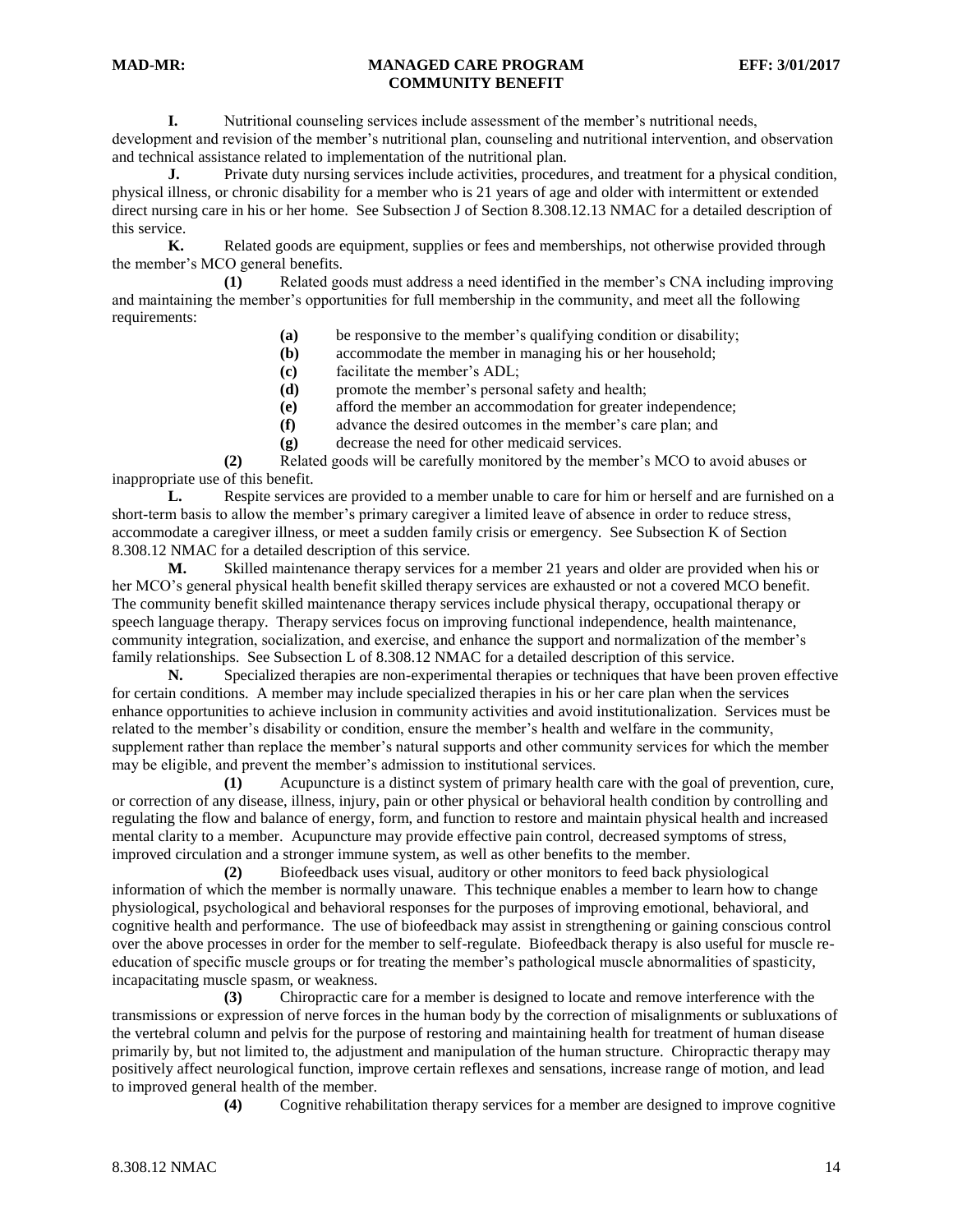functioning by reinforcing, strengthening, or reestablishing previously learned patterns of behavior, or establishing new patterns of cognitive activity or compensatory mechanisms for impaired neurological systems. Treatments may be focused on improving a particular cognitive domain such as attention, memory, language, or executive functions. Alternatively, treatments may be skill-based, aimed at improving performance of ADL. The overall goal is to restore the member's function in a cognitive domain or set of domains, or to teach compensatory strategies to overcome specific cognitive problems.

**(5)** Hippotherapy is a physical, occupational, and speech-language therapy treatment strategy that utilizes equine movement as part of an integrated intervention program to achieve functional outcomes. Hippotherapy applies multidimensional movement of a horse for a member with movement dysfunction and may increase mobility and range of motion, decrease contractures and aid in normalizing muscle tone. Hippotherapy requires that the member use cognitive functioning, especially for sequencing and memory. A member with attention deficits and maladaptive behaviors is redirecting attention and behaviors by focusing on the activity. Hippotherapy involves therapeutic exercise, neuromuscular education, kinetic activities, therapeutic activities, sensory integration activities, and for individual speech therapy. The activities may also help improve respiratory function and assist with improved breathing and speech production of the member.

**(6)** Massage therapy for a member is the assessment and treatment of soft tissues and their dysfunctions for therapeutic purposes primarily for comfort and relief of pain. It includes gliding, kneading, percussion, compression, vibration, friction, nerve strokes, stretching the tissue and exercising the range of motion, and may include the use of oils, salt glows, hot or cold packs or hydrotherapy. Massage increases the circulation, helps loosen contracted, shortened muscles and can stimulate weak muscles to improve posture and movement, improves range of motion and reduces spasticity. Massage therapy may increase, or help sustain, a member's ability to be more independent in the performance of ADL; thereby, decreasing dependency upon others to perform or assist with basic daily activities.

**(7)** Naprapathy focuses on the evaluation and treatment of neuro-musculoskeletal conditions, and is a system for restoring functionality and reducing pain in muscles and joints. The therapy uses manipulation and mobilization of the spine and other joints, and muscle treatments such as stretching and massage. Based on the concept that constricted connective tissue (ligaments, muscles and tendons) interfere with nerve, blood and lymph flow, naprapathy uses manipulation of connective tissue to open these channels of body function for a member.

**(8)** A Native American healer is an individual who is recognized as a healer within his or her respective native American community. A native American member may be from one of the 22 sovereign tribes, nations and pueblos in New Mexico or may be from other tribal backgrounds. A native American healer delivers a wide variety of culturally-appropriate therapies that support the member by addressing the member's physical, emotional and spiritual health. Treatments delivered by a native American healer may include prayer, dance, ceremony and song, plant medicines and foods; participation in sweat lodges, and the use of meaningful symbols of healing, such as the medicine wheel or other sacred objects. A native American healer provides opportunities for the member to remain connected with his or her tribal community. The communal and spiritual support provided by this type of healing can reduce pain and stress and improve quality of life. It is also important to note that some tribes, nations and pueblos prefer to keep these healing therapies and practices safeguarded due to the significance of their religious ties.

[8.308.12.18 NMAC - Rp, 8.308.12.18 NMAC, 2/16/2017]

<span id="page-14-0"></span>**8.308.12.19 SDCB NON-COVERED SERVICES AND SERVICE LIMITATIONS:** MAD and the member's MCO do not cover certain procedures, services, or miscellaneous items. Services and goods that are not covered by the SDCB approach include, but are not limited to the following:

**A.** services covered by third-parties; MAD or the MCO is the payer of last resort;

**B.** any service or good, the provision of which would violate federal or state statutes, rules or guidance; this includes services that are considered primarily recreational or diversional, which are not deemed eligible SDCB services by CMS;

**C.** formal academic degrees or certification-seeking education, educational services covered by IDEA or vocational training provided by the public education department (PED), division of vocational rehabilitation (DVR);

**D.** room and board, meaning shelter expenses, including property-related costs, such as rental or purchase of real estate and furnishing(s), home and property maintenance, utilities and utility deposits, and related administrative expenses; utilities include gas, electricity, propane, fire wood, wood pellets, water, sewer, and waste management;

**E.** experimental or investigational services, procedures or goods, as defined in 8.325.6 NMAC;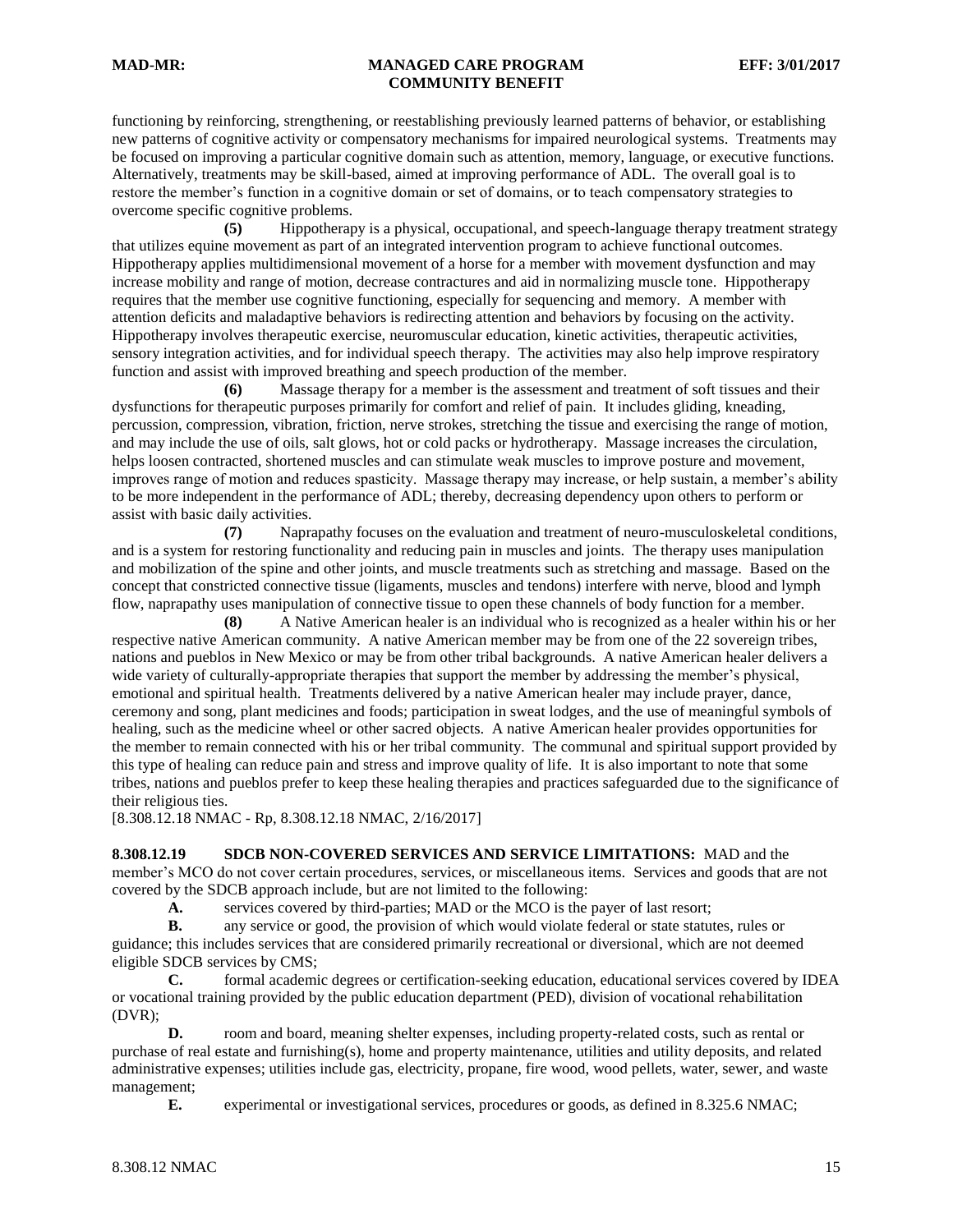**F.** any goods or services that a household that does not include a person with a disability would be expected to pay for as a routine household expense;

**G.** personal goods or items not related to the SDCB member's condition or disability;

**H.** purchase of animals and the costs of maintaining animals, including the purchase of food, veterinary visits, grooming and boarding but with the exception of training and certification for service dogs;

**I.** gas cards and gift cards; items that are purchased with SDCB program funds may not be returned for store credit, cash or gift cards;

**J.** purchase of insurance, such as car, health, life, burial, renters, home-owners, service warrantees or other such policies. This includes purchase of cell phone insurance;

**K.** purchase of a vehicle, and long-term lease or rental of a vehicle;

**L.** purchase of recreational vehicles, such as motorcycles, campers, boats or other similar items;

**M.** firearms, ammunition or any other type of weapons;<br>**N.** gambling, games of chance (such as bingo or lottery)

gambling, games of chance (such as bingo or lottery), alcohol, tobacco, or similar items;

**O.** vacation expenses, including airline tickets, cruise ship or other means of transport, guided tours, meals, hotel, lodging or similar recreational expenses; this also includes mileage or driver time reimbursement for

vacation travel by automobile; **P.** purchase of usual and customary furniture and home furnishings, unless adapted to the SDCB

member's disability or use, or of specialized benefit to the SDCB member's condition; requests for adapted or specialized furniture or furnishings must include a doctor's order from the member's health care provider and, when appropriate, a denial of payment from any other source;

**Q.** regularly scheduled upkeep, maintenance and repairs of a home and addition of fences, storage sheds or other outbuildings, except upkeep and maintenance of modifications or alterations to a home which are an accommodation directly related to the SDCB member's qualifying condition or disability;

**R.** regularly scheduled upkeep, maintenance and repairs of a vehicle, or tire purchase or replacement, except upkeep and maintenance of modifications or alterations to a vehicle or van, which is an accommodation directly related to the SDCB member's qualifying condition or disability; requests must include documentation that the adapted vehicle is the SDCB member's primary means of transportation;

**S.** clothing and accessories, except specialized clothing based on the SDCB member's disability or condition;

**T.** training expenses for paid employees;

**U.** conference or class fees may be covered for SDCB members or unpaid caregivers, but costs associated with such conferences or classes cannot be covered, including airfare, lodging or meals;

**V.** for member electronics such as cell phones, computers, printers and fax machines, or other electronic equipment, no more than one of each type of item may be purchased at one time, and member electronics may not be replaced more frequently than once every three years; laptops or any electronic tablets are considered computers;

**W.** home schooling materials or related supplemental materials and activities;

cell phone services that include more than one cell phone or cell phone line per SDCB member; cell phone service, including data, is limited to the cost of one hundred dollars per month; and

**Y.** moving expenses are limited to, the cost of moving truck rental, gas/mileage, labor, moving equipment, supplies, boxes, tape and moving blankets.

[8.308.12.19 NMAC - Rp, 8.308.12.19 NMAC, 2/16/2017]

<span id="page-15-0"></span>**8.308.12.20 TRANSITION TO THE SELF-DIRECTED COMMUNITY BENEFIT:** A member who meets a NF LOC and who qualifies for MCO CB must first access services through his or her MCO's ABCB approach. After 120 calendar days, the member may continue his or her CB services provided through the MCO's ABCB or may select the MCO's SDCB approach. The member's MCO shall obtain a signed statement from the member regarding his or her decision to participate in the SDCB approach. The signed statement will include member attestation that he or she understands the responsibilities of self-directing his or her CB services, including the management of his or her care plan. For a member transitioning from a NF: and the member continues to meet NF LOC; the member selects his or her MCO's SDCB approach; the member must access CB services through the MCO's ABCB approach for the first 120 calendar days of eligibility; and after 120 calendar days, the member may transition to the MCO's SDCB.

**A.** Self-assessment: The member's care coordinator shall provide him or her with the MAD selfassessment instrument. The self-assessment instrument shall be completed by the member with assistance from the member's care coordinator upon request. The care coordinator shall file the completed self-assessment in the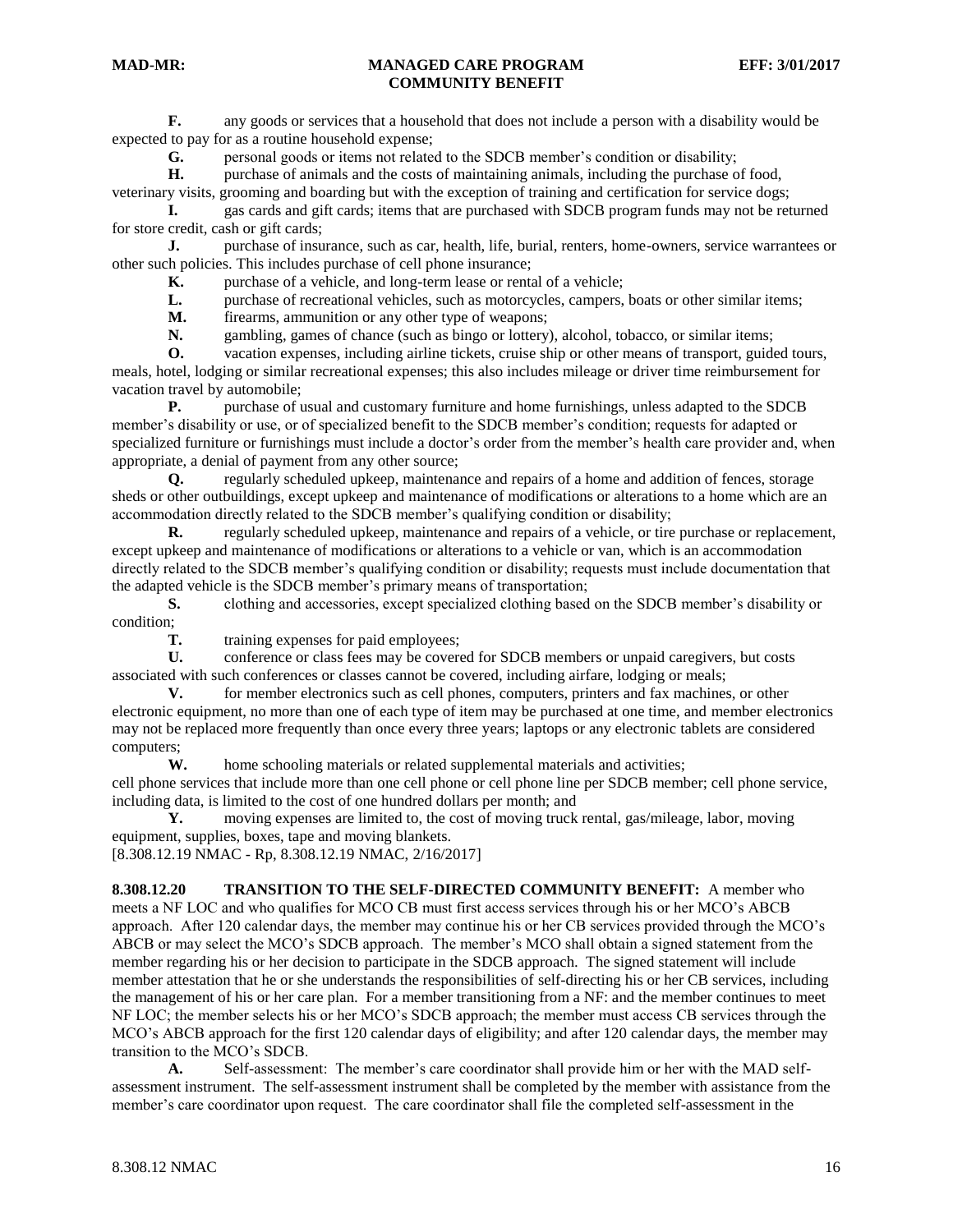member's file.

**B.** Employer of record (EOR): A member who is an unemancipated minor or has an authorized representative over financial matters in place cannot serve as his or her own EOR. When the member's care coordinator, based on the results of the member's self-assessment, determines the member requires assistance to direct his or her SDCB services, the member must designate in writing an EOR to assume the functions on behalf of the member. A member that serves as his or her EOR has the option to do so or may, on his or her own, designate a person to serve as his or her EOR in writing. A designated EOR may not also be an employee of the member. The member's file must have documentation of either the member acting as his or her EOR or of the designated EOR. The member's MCO will make the final determination on whether the member may be his or her own EOR.

**C.** Supports for self-direction: A member or his or her authorized representative may designate a person to provide support to the member's self-directed functions. The member or his or her authorized representative may act as his or her EOR. A member's authorized representative may function as the member's spokesperson. The member's care coordinator shall include a copy of any EOR or spokesperson forms in the member's file and provide copies to the member, the member's authorized representative, spokesperson and the FMA.

**(1)** Care coordination for self-direction: The MCO shall ensure that the member or the member's authorized representative fully participates in developing and administering SDCB services and that sufficient supports, such as care coordinators and support brokers, are made available to assist the member or the member's authorized representative who requests or requires assistance. In this capacity, the care coordinator shall fulfill, in addition to contractual requirement, the following tasks:

**(a)** understand member and EOR roles and responsibilities;

**(b)** identify resources outside the member's MCO SDCB, including natural and informal supports, that may assist in meeting the member's long term care needs;

> **(c)** understand the array of SDCB services; **(d)** assign the annual SDCB budget based on the member's CNA to address the

needs of the member;

**(e)** monitor utilization of SDCB services on a regular basis;

**(f)** conduct employer-related activities such as assisting a member in identifying a

designated EOR as appropriate; **(g)** identify and resolve issues related to the implementation of the member's SDCB

care plan;

**(h)** assist the member with quality assurance activities to ensure implementation of the member's SDCB care plan and utilization of his or her authorized budget;

**(i)** recognize and report critical incidents, including abuse, neglect, exploitation, emergency services, law enforcement involvement, and environmental hazards;

**(j)** monitor quality of services provided by the member's support broker; and

**(k)** work with the member to provide the necessary assistance for successful SDCB

implementation.

**(2)** A support broker is a qualified vendor for a SDCB member who is either employed by or contracted by the member's MCO. At a minimum, the support broker shall perform the following functions: **(a)** educate the member on how to use self-directed supports and services and provide information on program changes or updates; **(b)** review, monitor and document progress of the member's SDCB care plan; **(c)** assist in managing budget expenditures, complete and submit SDCB care plan and revisions; **(d)** assist with employer functions such as recruiting, hiring and supervising SDCB

providers;

**(e)** assist with developing and approving job descriptions for SDCB direct supports;

**(f)** assist with completing forms related to the member's employees;

**(g)** assist with approving timesheets, purchase orders or invoices for goods, obtain quotes for services and goods, as well as identify and negotiate with vendors;

**(h)** assist with problem solving of an employee or vendor payment issue with the FMA and other appropriate parties;

**(i)** facilitate resolution of any disputes regarding payment to a provider for services rendered;

**(j)** develop the care plan for SDCB based on the member's budget amount as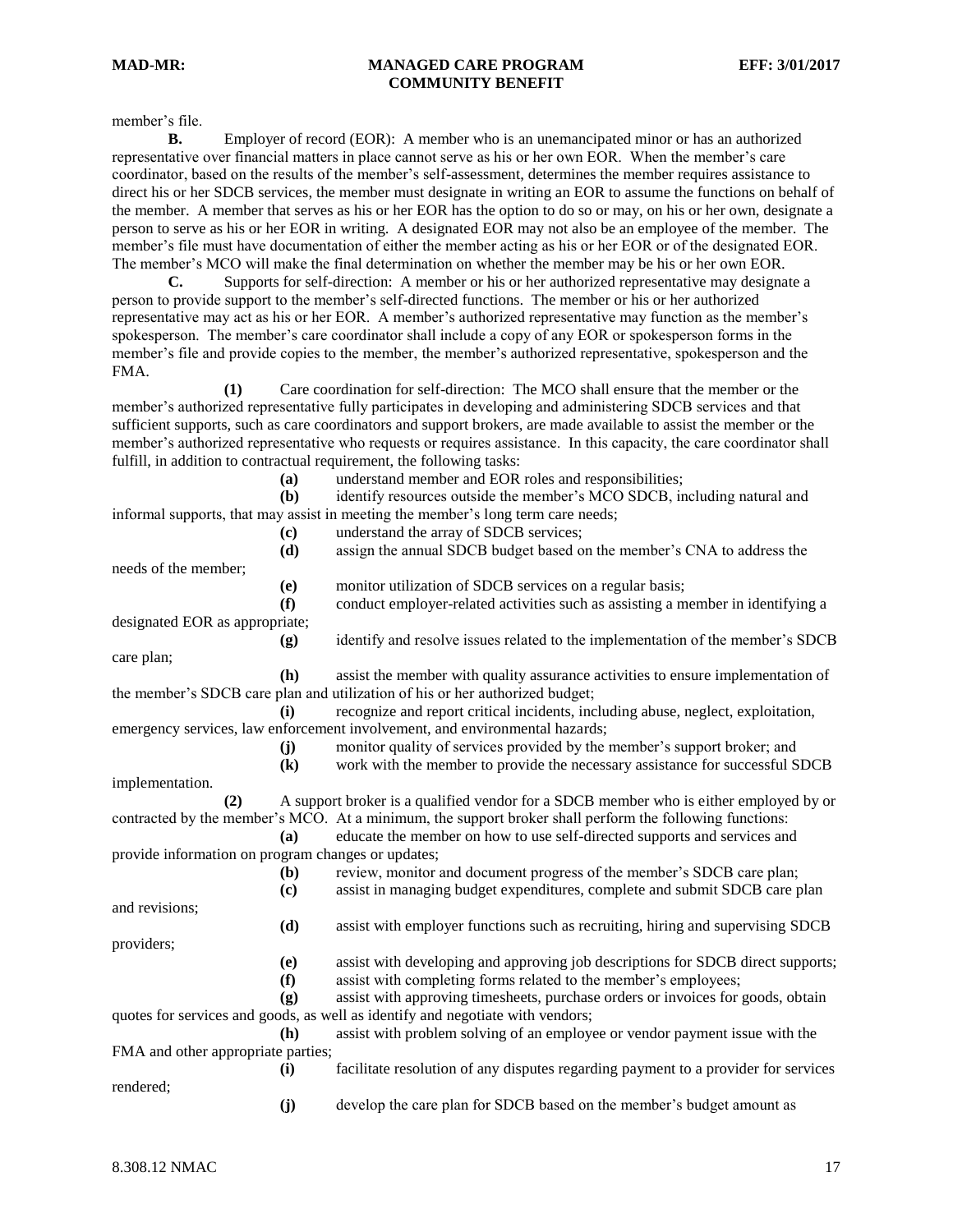determined by the CNA; and

**(k)** assist in completing all documentation required by the FMA. **(3)** The FMA acts as the intermediary between the member and the member's MCO's payment system and assists the member or the member's EOR with employer-related responsibilities. The FMA pays employees and vendors based upon the member's approved SDCB care plan and budget. The FMA assures member and program compliance with state and federal employment requirements, monitors, and makes available to the member and MAD reports related to utilization of services and budget expenditures. Based on the member's approved individual care plan and budget, the FMA must: **(a)** verify that the member is eligible for SDCB services prior to making payment for services; **(b)** receive and verify that all required employee and vendor documentation and qualifications are in compliance with applicable NMAC rules and the MAD MCO policy manual; **(c)** establish an accounting for each member's budget; **(d)** process and pay invoices for goods, services, and supports approved in the member's SDCB care plan and supported by required documentation; and **(e)** process all payroll functions on behalf of the member and EOR including: **(i)** collects and processes timesheets of employees in accordance with the MAD approved payment schedule; **(ii)** processes payroll, withholding, filing, and payment of applicable federal, state and local employment-related taxes and insurance; **(iii)** tracks and reports disbursements and balances of the member's budget and provides a monthly report of expenditures and budget status to the member and his or her support broker, and quarterly and annual documentation of expenditures to MAD; **(iv)** receives and verifies a provider's agreement, including collecting required provider qualifications; **(v)** monitors hours billed for services provided and the total amounts billed for all goods and services during the month; **(vi)** answers inquiries from the SDCB member and solves problems related to the FMA's responsibilities; and **(vii)** reports any concerns related to the health and safety of the member or when the member is not following his or her approved SDCB care plan to the MCO and MAD as appropriate. **D.** Budget: The member's MCO will determine the maximum annual budget allotment based on the member's CNA. The member may request a revision to the SDCB care plan and budget when a change in circumstances warrants such revisions, such as a change in health condition or loss of natural supports. All changes are subject to assessment and approval by the MCO. **E.** SDCB care plan: The support broker and the member shall work together to develop an annual SDCB care plan for the SDCB services the member is identified to need as a result of his or her CNA. The SDCB care plan will not exceed the MCO determined budget. The support broker and member shall refer to the rates specified by HSD in selecting payment rates for qualified providers and vendors. The care plan for SDCB services shall be based upon the member's assessed needs and approved by the member's MCO. The support broker shall closely monitor the utilization of SDCB care plan services to ensure that the member does not exceed the approved annual budget. **(1)** SDCB care plan review criteria: Services and goods identified in the member's requested SDCB care plan may be considered for approval by the MCO if all of the following requirements are met: **(a)** the services or goods must be responsive to the member's qualifying condition or disability; **(b)** the services or goods must address the member's clinical, functional, medical or habilitative needs; **(c)** the services or goods must facilitate the member's ADL per his or her CNA; **(d)** the services or goods must promote the member's personal health and safety; **(e)** the services or goods must afford the member an accommodation for greater independence; **(f)** the services or goods must support the member to remain in the community and reduce his or her risk for institutionalization; **(g)** the need for the services or goods must be approved and documented in the CNA and advance the desired outcomes in the member's SDCB care plan;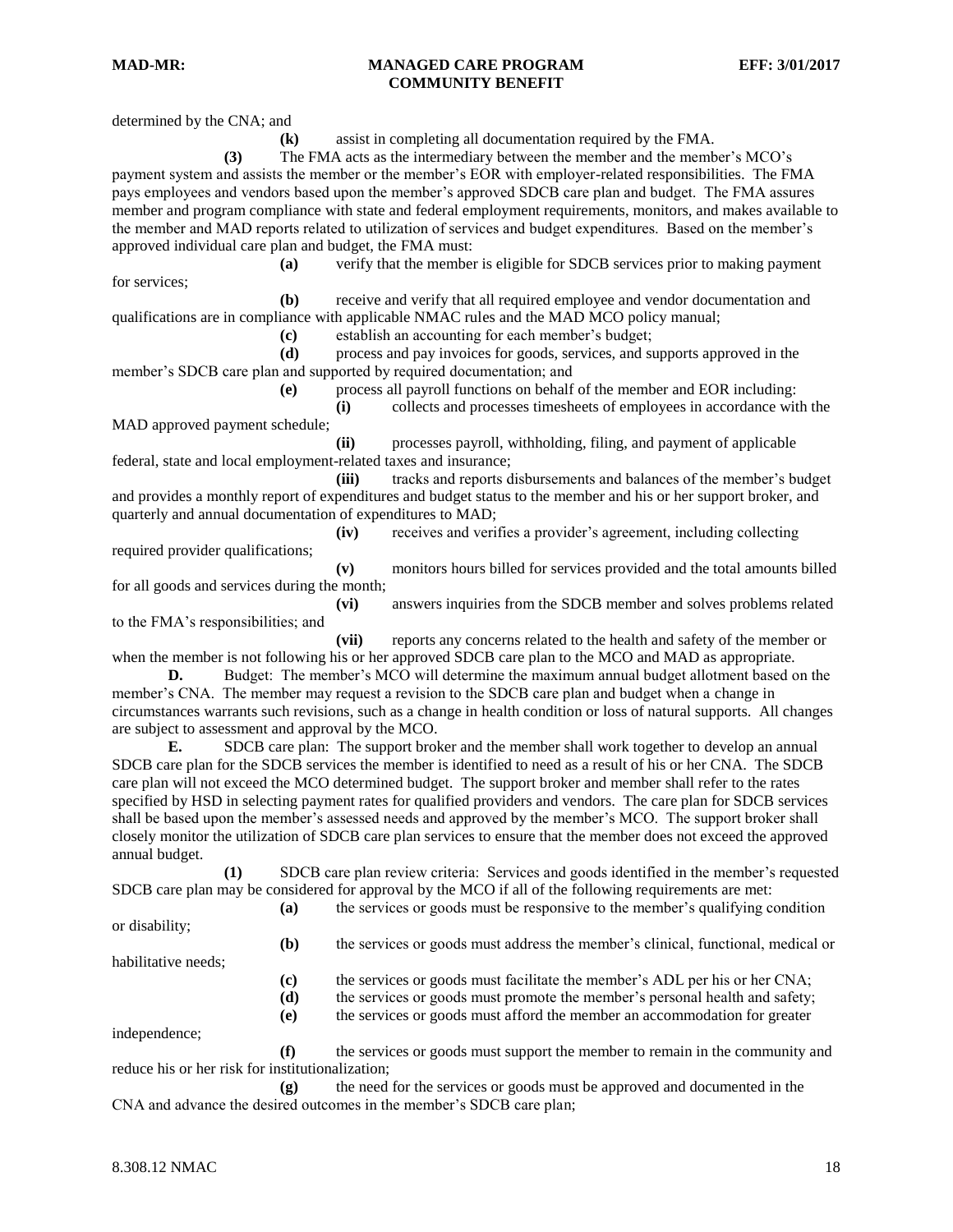**(h)** the services or goods are not available through another source;

**(i)** the service or good is not prohibited by federal regulations, applicable NMAC rules, supplements, the MAD MCO policy manual, service standards, and instructions;

**(j)** the proposed rate for each service is within the MAD approved rate range for that chosen service;

**(k)** the proposed cost for each good is reasonable, appropriate and reflects the lowest available cost for that chosen good; and

**(l)** the estimated cost of the service or good is specifically documented in the member's SDCB care plan.

**(2)** SDCB care plan revisions: The SDCB care plan may be revised based upon a change in the member's needs or circumstances, such as a change in the member's health status or condition or a change in the member's support system, such as the death or disabling condition of an individual who was providing services. The member or the EOR is responsible for assuring that all expenditures are in compliance with the most current determination of need. SDCB care plan revisions involve requests to add new goods or services to a care plan or to reallocate funds from any line item to another approved line item. SDCB care plan revisions must be submitted to the member's MCO for review and determination. Other than for critical health and safety reasons, SDCB care plan revisions may not be submitted to the MCO for review within the last 60 calendar days of the care plan year. Prior to submitting a SDCB care plan revision request, the member is responsible for communicating any utilization of services that are not in compliance with the care plan to the support broker. At the MCO's discretion, a revision to the SDCB care plan may require another CNA. If the SDCB care plan revision includes a request for additional services, another CNA must be performed by the MCO to determine whether the change in circumstance or need warrants additional funding for additional services prior to SDCB care plan revision approval.

**F.** SDCB back-up plan: The support broker shall assist the member and his or her EOR in developing a back-up plan for the member's SDCB services that identifies how the member and EOR will address situations when a scheduled provider is not available or fails to show up as scheduled. The member's support broker shall assess the adequacy of the member's back-up plan at least on an annual basis and when changes in the type, amount, duration, scope of the SDCB or the schedule of needed services, or a change of providers (when such providers also serve as back-up to other members) or change in availability of paid or unpaid back-up providers to deliver needed care.

**G.** Member and EOR training: The member's MCO shall require the member electing to enroll in the SDCB approach and his or her EOR to receive relevant training. The support broker shall be responsible for arranging for initial and ongoing training of the member and his or her EOR.

**(1)** At a minimum, self-direction training for member and his or her EOR shall address the

following issues:

- **(a)** understanding the role of the member and EOR with SDCB;
- **(b)** understanding the role of the care coordinator, support broker, the MCO, and the

FMA;

- **(c)** selecting providers and vendors;
- **(d)** critical incident reporting;
- **(e)** member abuse and neglect prevention and reporting;
- **(f)** being an employer, evaluating provider performance and managing providers;
- **(g)** fraud and abuse prevention and reporting;

**(h)** performing administrative tasks, such as, reviewing and approving electronically captured visit information and timesheets and invoices; and

**(i)** scheduling providers and back-up planning.

**(2)** The member's MCO shall arrange for ongoing training for the member and his or her EOR upon request or if a support broker, through monitoring, determines that additional training is warranted.

**H.** Claims submission and payment: The member or EOR shall review and approve timesheets of the member's providers and invoices from the member's vendors to determine accuracy and appropriateness. No SDCB provider shall exceed 40 hours paid work in one work week per EOR. Timesheets must be submitted and processed on a two-week pay schedule according to the FMA's prescribed payroll payment schedule. The FMA shall be responsible for processing the member's timesheets and invoices for approved SDCB services and goods. [8.308.12.20 NMAC - Rp, 8.308.12.20 NMAC, 2/16/2017]

<span id="page-18-0"></span>**8.308.12.21 TERMINATION FROM ABCB PCS/CDIRECTED OR SDCB:** The MCO may involuntarily terminate a member from the PCS/CDirected or the SDCB approach under any of the following circumstances.